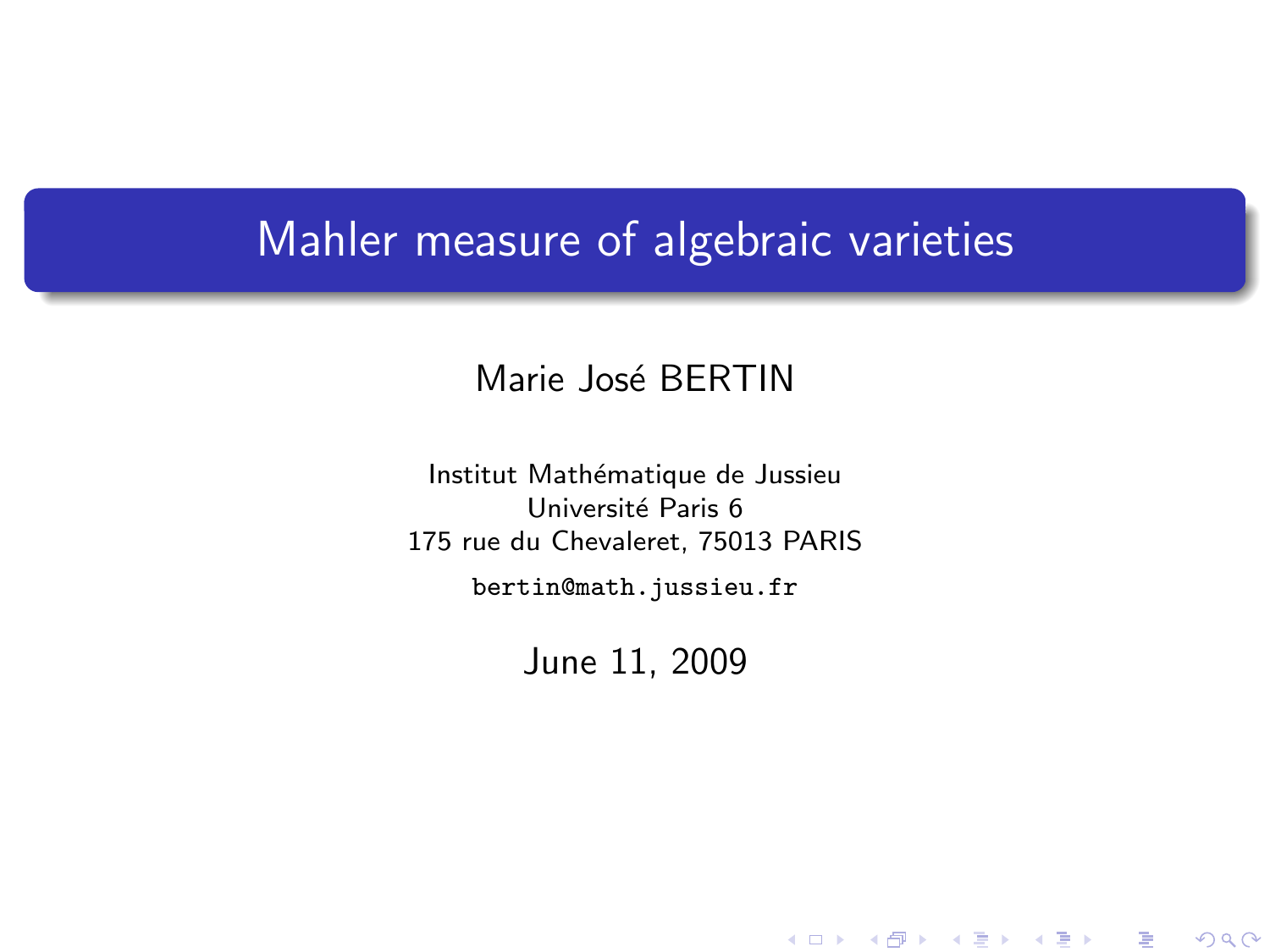Introduced by Mahler in 1962, the logarithmic Mahler measure of a polynomial  $P$  is

$$
m(P) := \frac{1}{(2\pi i)^n} \int_{\mathbb{T}^n} \log |P(x_1,\dots,x_n)| \frac{dx_1}{x_1} \dots \frac{dx_n}{x_n}
$$

and its Mahler measure

 $M(P) = \exp(m(P))$ 

where

$$
\mathbb{T}^n = \{ (x_1, \cdots, x_n) \in \mathbb{C}^n / |x_1| = \cdots = |x_n| = 1 \}.
$$

4 0 8

 $QQQ$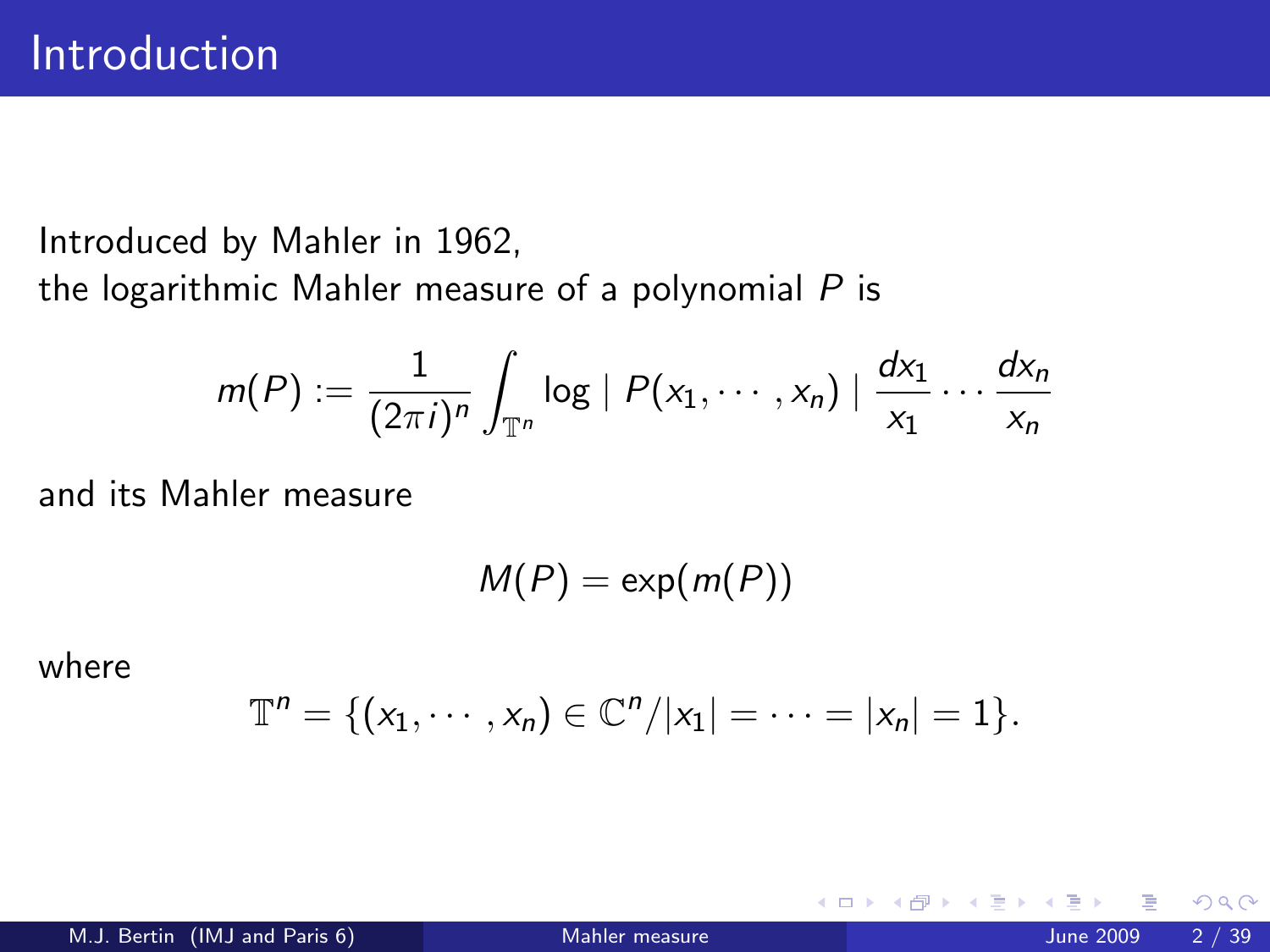## Remarks

 $n = 1$ 

By Jensen's formula, if  $P \in \mathbb{Z}[X]$  is monic, then

$$
M(P) = \prod_{P(\alpha)=0} \max(|\alpha|, 1).
$$

So it is related to Lehmer's question (1933) Does there exist  $P \in \mathbb{Z}[X]$ , monic, non cyclotomic, satisfying

 $1 < M(P) < M(P_0) = 1.1762 \cdots$ ?

The polynomial

$$
P_0(X) = X^{10} + X^9 - X^7 - X^6 - X^5 - X^4 - X^3 + X + 1
$$

is the Lehmer polynomial, in fact a Salem polynomial.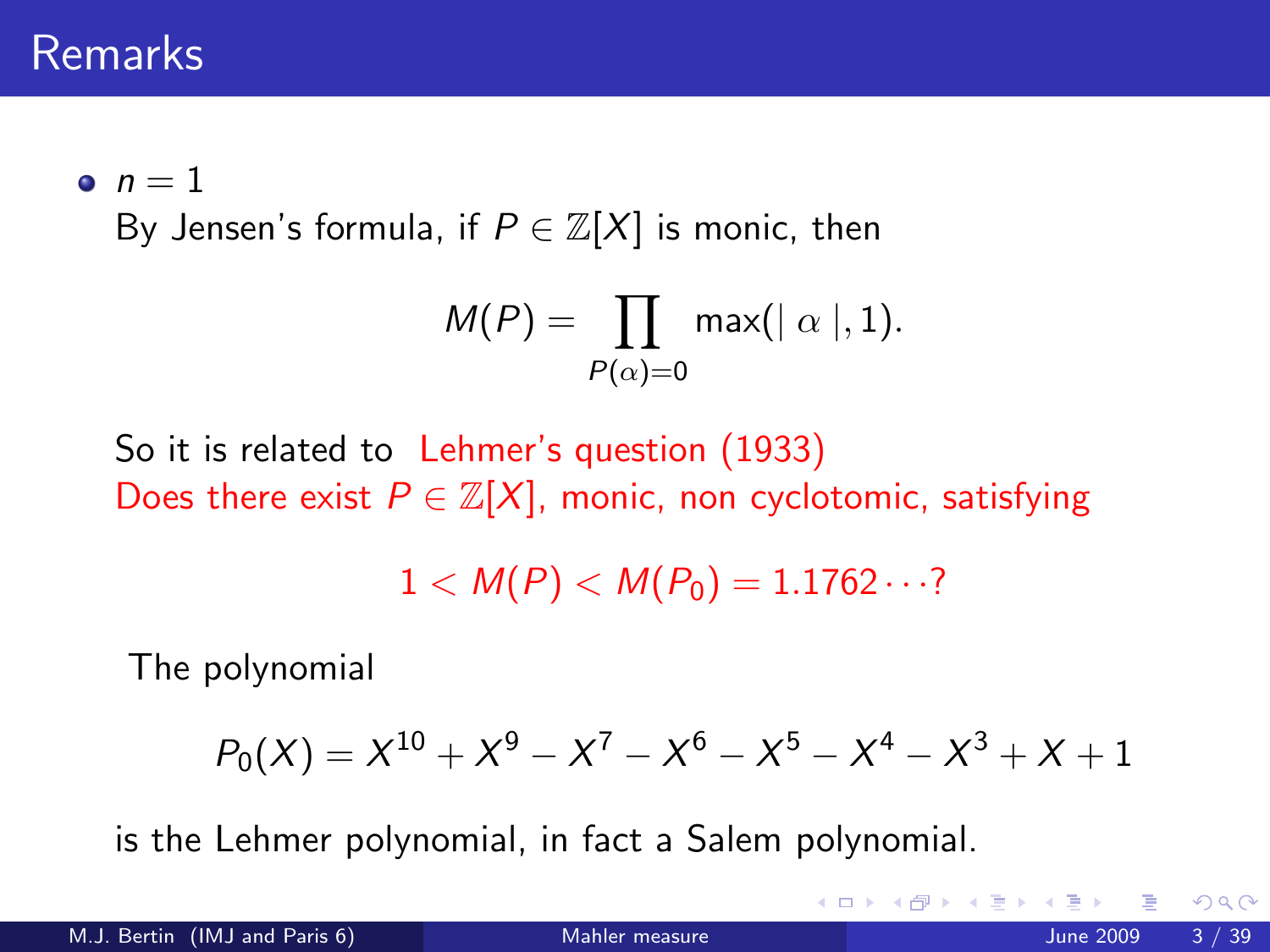Lehmer's problem is still open. A partial answer by Smyth (1971)

 $M(P) \geq 1.32 \cdots$ 

if  $P$  is non reciprocal.

4 0 8

 $299$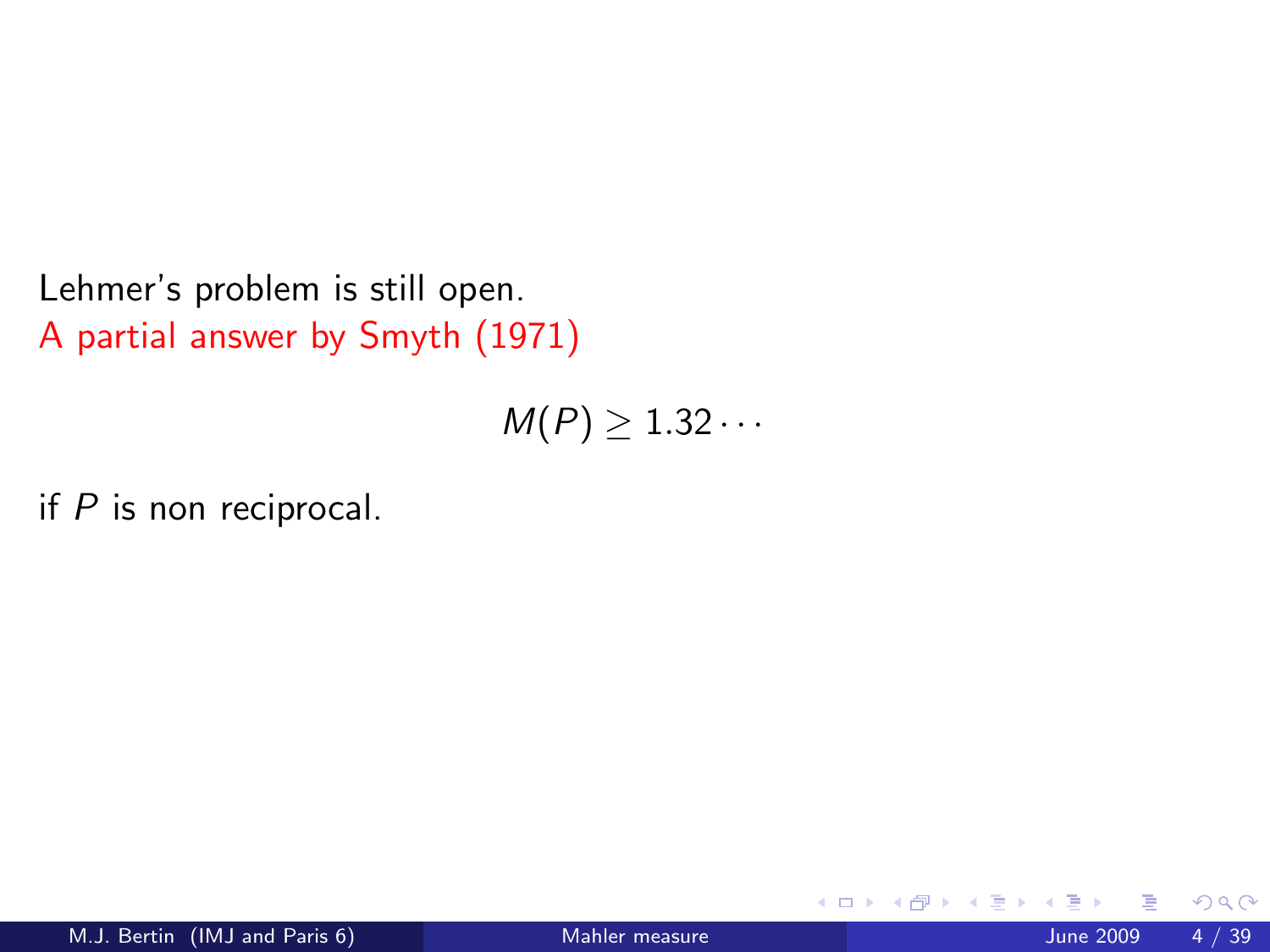The story can be explained with polynomials

$$
x_0+x_1+x_2+\cdots+x_n.
$$

• 
$$
m(x_0 + x_1) = 0
$$
 (by Jensen's formula)  
\n•  
\n
$$
m(x_0 + x_1 + x_2) = \frac{3\sqrt{3}}{4\pi}L(\chi_{-3}, 2) = L'(\chi_{-3}, -1)
$$
 Smyth (1980)

$$
m(x_0 + x_1 + x_2 + x_3) = \frac{7}{2\pi^2} \zeta(3)
$$
 Smyth (1980)

These are the first explicit Mahler measures.

 $\bullet$ 

4.0.3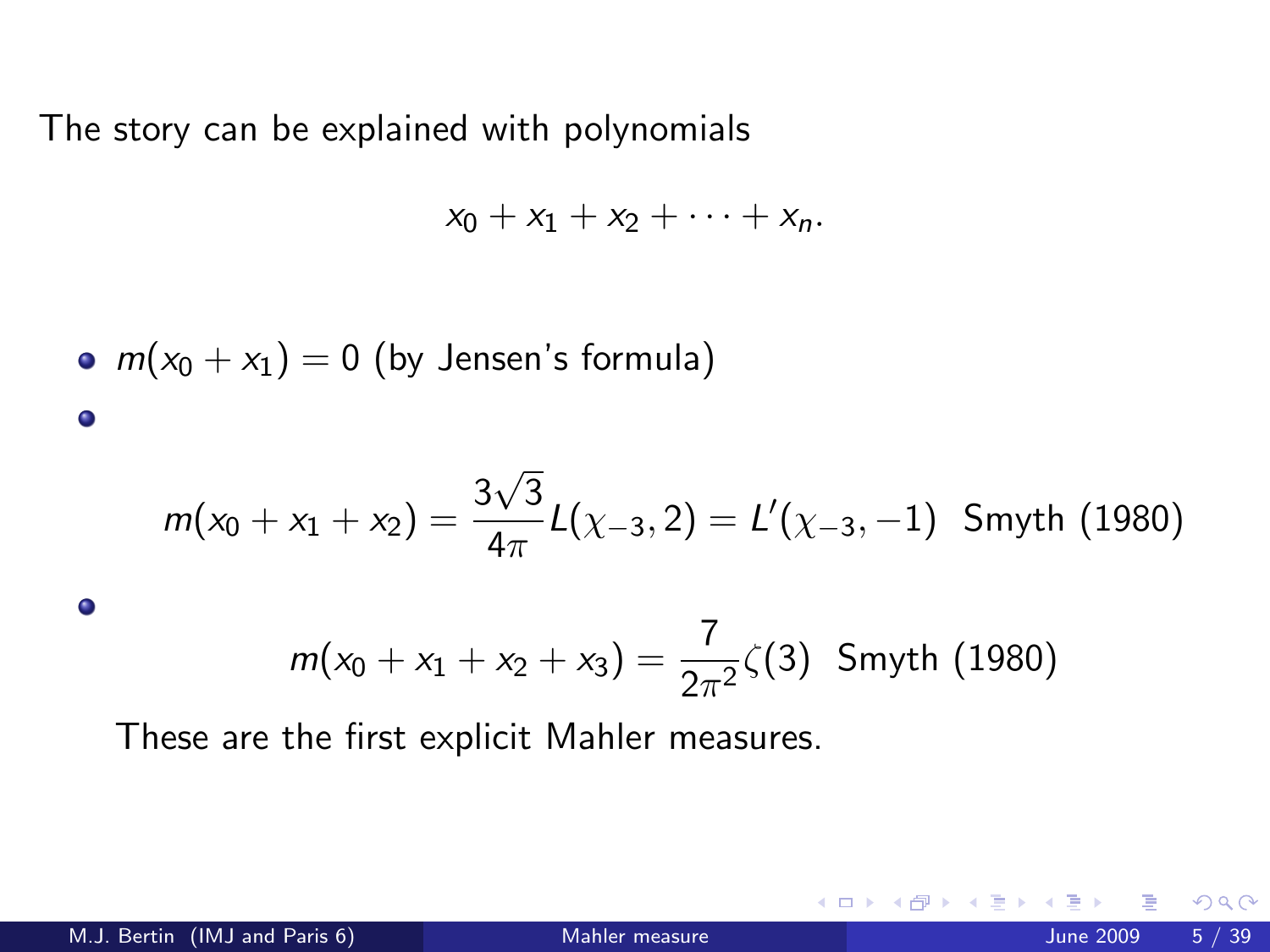$\bullet$ 

 $m(x_0 + x_1 + x_2 + x_3 + x_4) \stackrel{?}{=} *1 (f, 3)$  conjectured by Villegas (2004)

f cusp form of weight 3 and conductor 15  $L(f, 3)$  is also the L-series of the K3 surface defined by

$$
x_0 + x_1 + x_2 + x_3 + x_4 = 0
$$
  

$$
\frac{1}{x_0} + \frac{1}{x_1} + \frac{1}{x_2} + \frac{1}{x_3} + \frac{1}{x_4} = 0
$$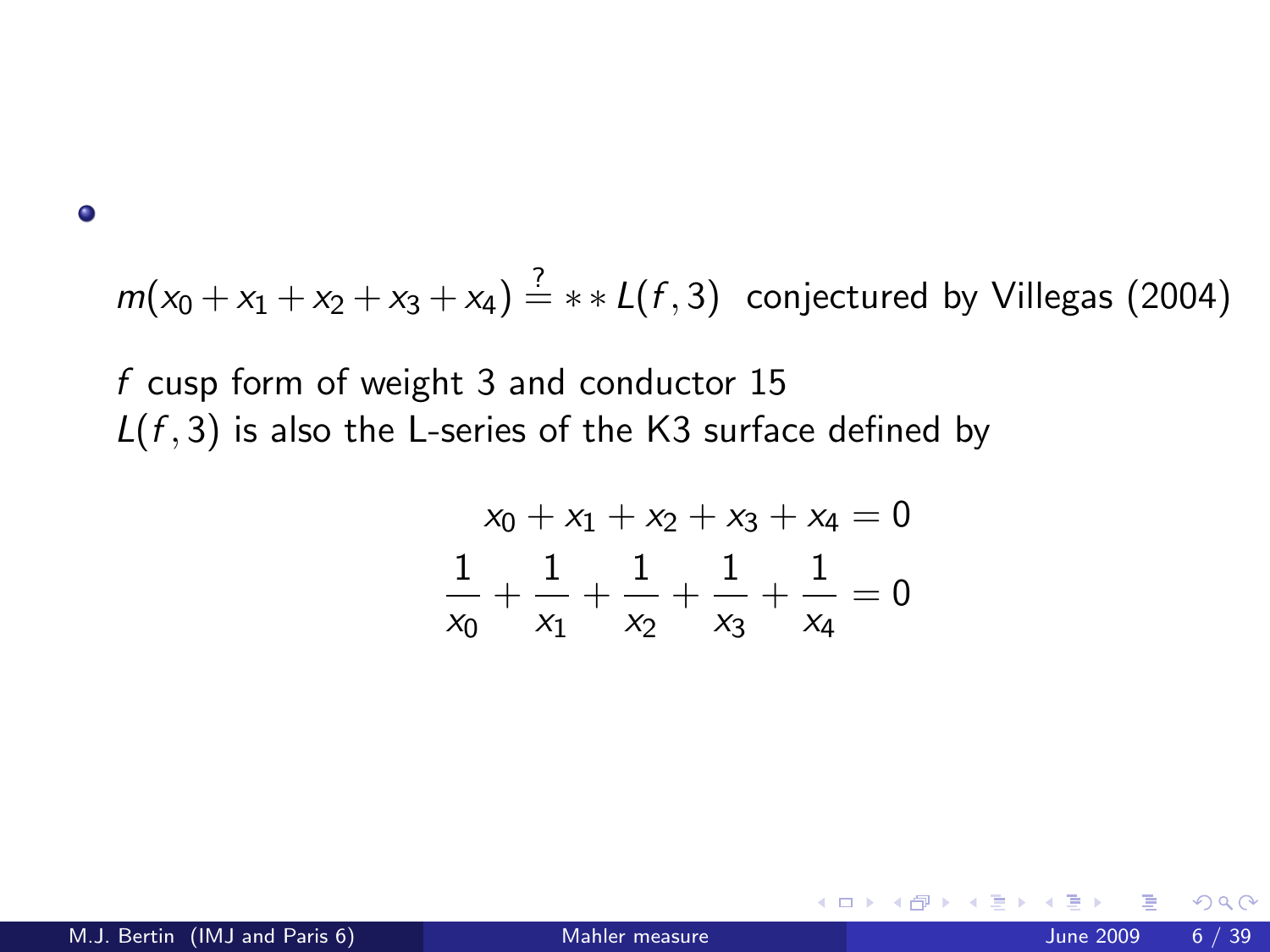#### How such a conjecture possible?

Because of deep insights of two people.

• Deninger (1996) who conjectured

$$
m(x+\frac{1}{x}+y+\frac{1}{y}+1)\stackrel{?}{=}\frac{15}{4\pi^2}L(E,2)=L'(E,0)
$$

E elliptic curve of conductor 15 defined by the polynomial Here the polynomial is reciprocal.

• Maillot (2003) using a result of Darboux (1875): the Mahler measure of P which is the integration of a differential form on a variety, when P is non reciprocal, is in fact an integration on a smaller variety and the expression of the Mahler measure is encoded in the cohomology of the smaller variety.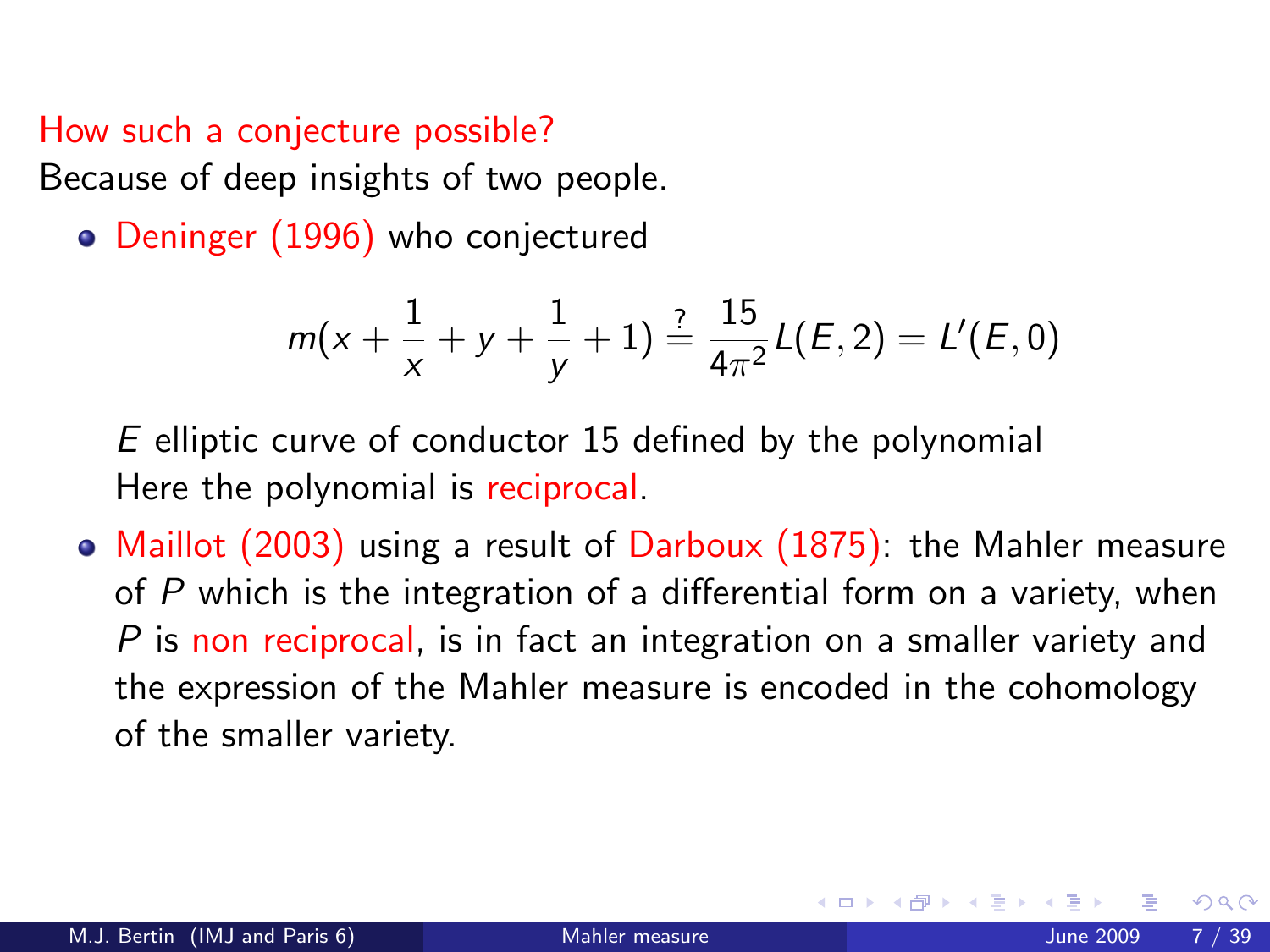$n = 2$  The smaller variety is defined by

$$
\begin{aligned}\nx_0 + x_1 + x_2 &= 0 \\
\frac{1}{x_0} + \frac{1}{x_1} + \frac{1}{x_2} &= 0 \Leftrightarrow x_1^2 + x_2^2 + x_1 x_2 = 0\n\end{aligned}
$$

It is a curve of genus 0. So  $m(x_0 + x_1 + x_2)$  is expressed as a Dirichlet L-series.

•  $n = 3$  The smaller variety is defined by

$$
\begin{aligned}\nx_0 + x_1 + x_2 + x_3 &= 0 \\
\frac{1}{x_0} + \frac{1}{x_1} + \frac{1}{x_2} + \frac{1}{x_3} &= 0 \\
\Rightarrow (x_1 + x_2)(x_1 + x_3)(x_2 + x_3) &= 0\n\end{aligned}
$$

It is the intersection of 3 planes. Thus Smyth's result.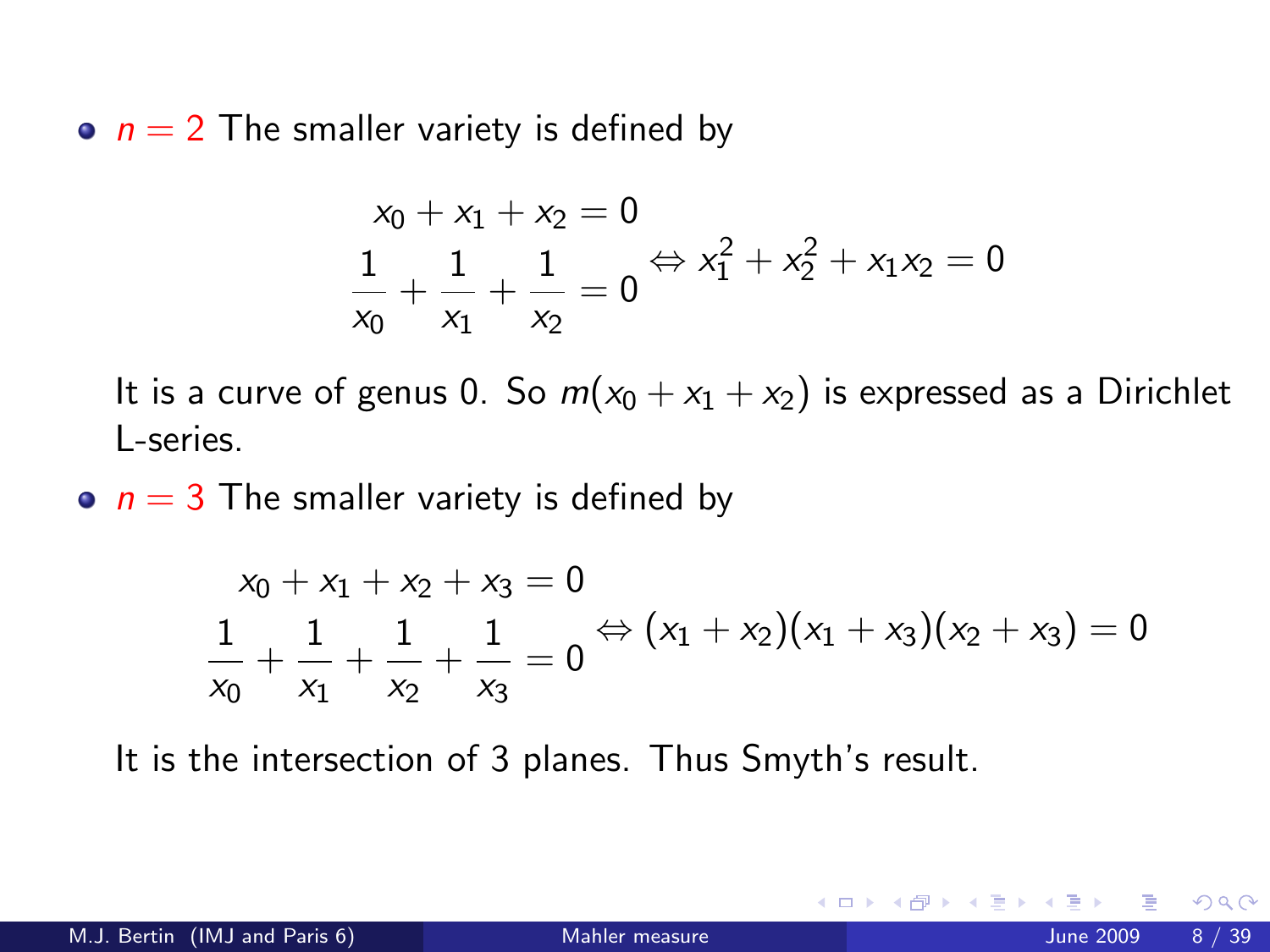$\bullet$   $n = 4$  (Villegas's Conjecture) The smaller variety is defined by

$$
x_0 + x_1 + x_2 + x_3 + x_4 = 0
$$
  

$$
\frac{1}{x_0} + \frac{1}{x_1} + \frac{1}{x_2} + \frac{1}{x_3} + \frac{1}{x_4} = 0
$$

It is the modular K3-surface studied by Peters, Top, van der Vlugt defined by a reciprocal polynomial. Its L-series is related to f.

 $n = 5$  (Villegas's Conjecture again)

$$
m(x_0 + x_1 + x_2 + x_3 + x_4 + x_5) = * * L(g, 4)
$$

g cusp form of weight 4 and conductor 6 related to L-series of the Barth-Nieto quintic.

つひひ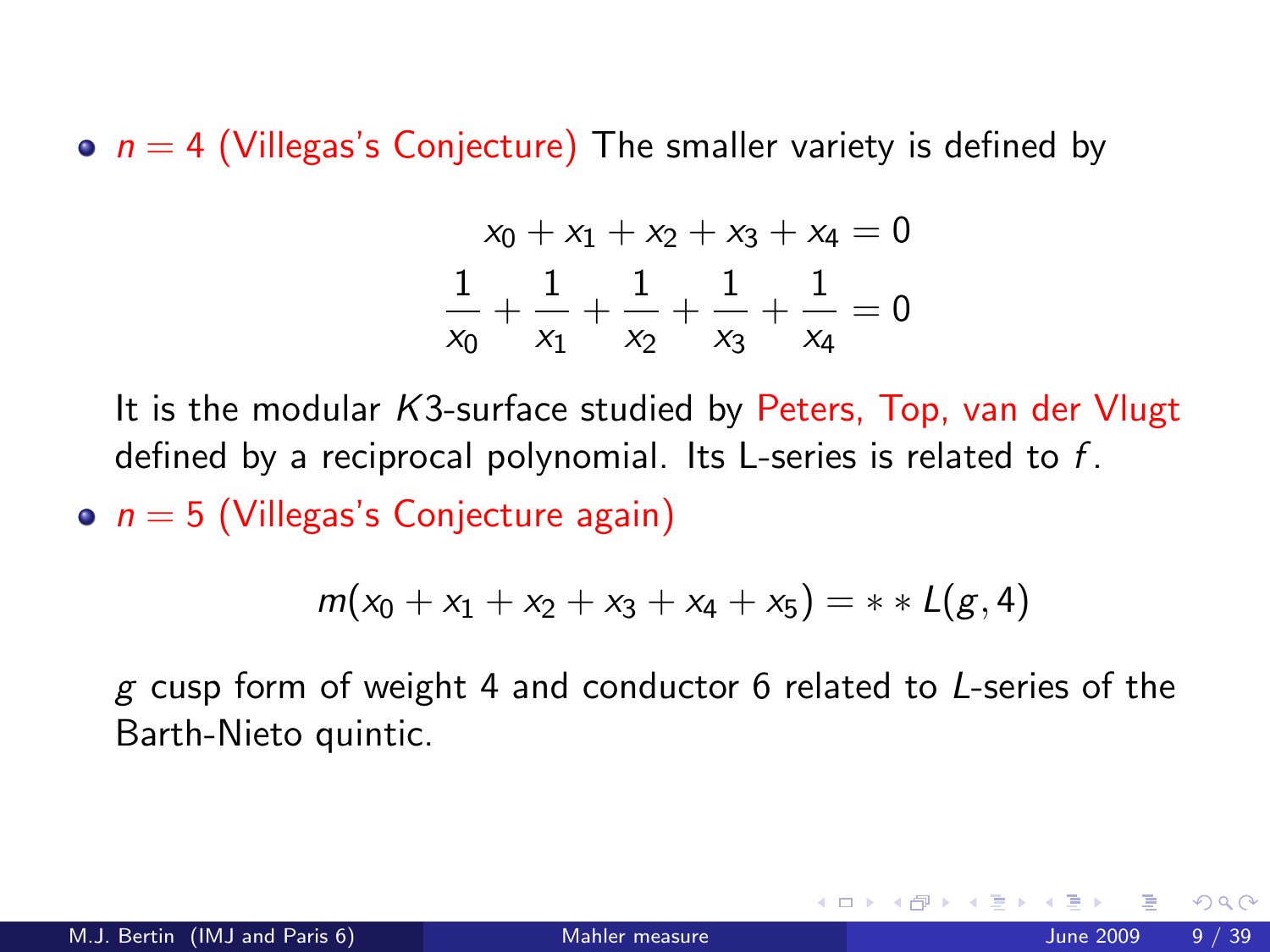Briefly, to guess the Mahler measure of a non reciprocal polynomial we need results on reciprocal ones.

- In particuliar, it is very important to collect many examples of Mahler measures of K3-hypersurfaces.
- Notice that Maillot's insight predicts only the type of formula expected. Also Deninger's guess comes from Beilinson's Conjectures.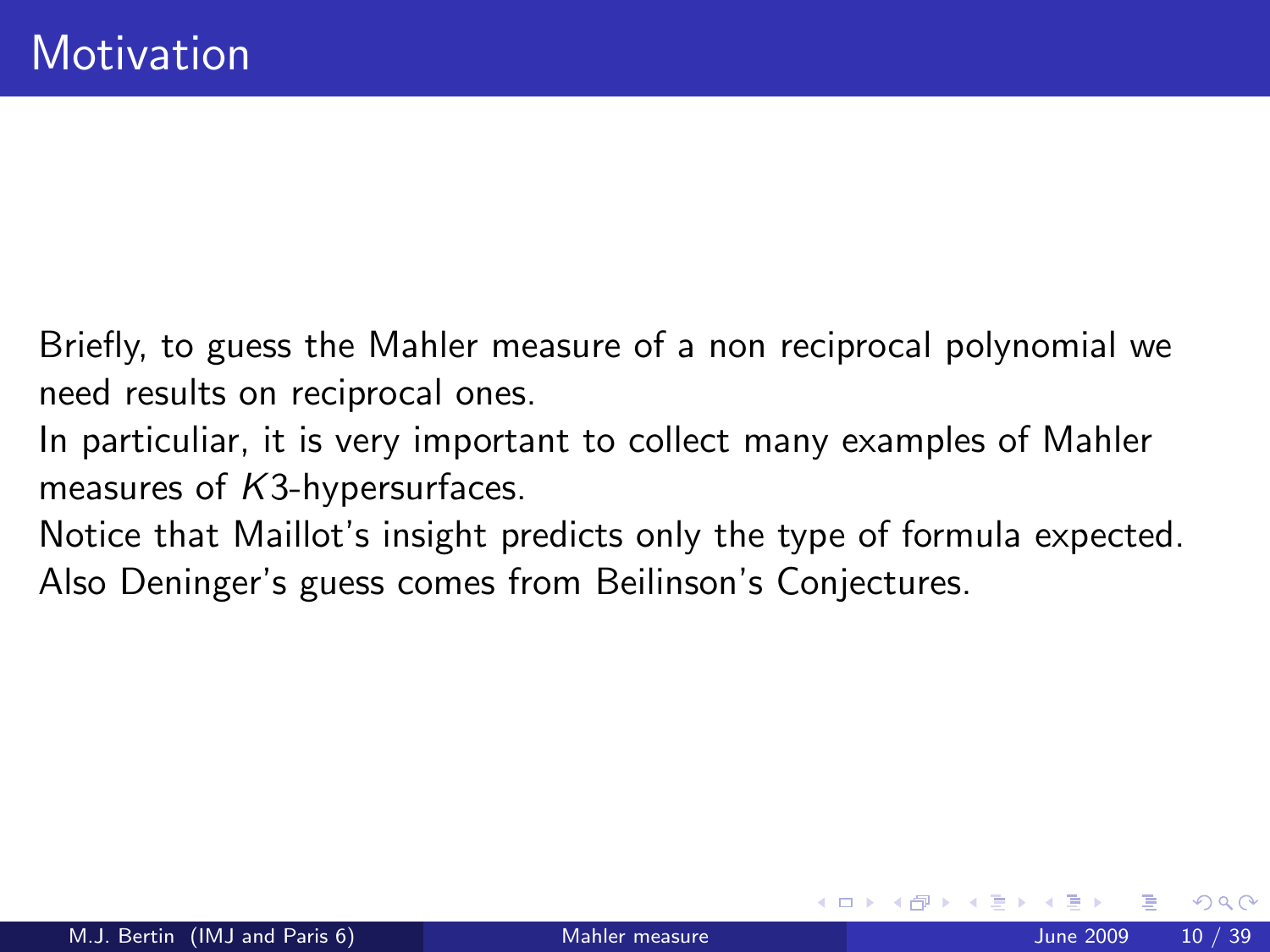Many Deninger like or Smyth like formulae:

- experimental (Boyd, R-Villegas)
- rare proofs (Smyth, R-Villegas, Lalin, Rogers, Brunault)

Attempt to answer the questions:

Which type of polynomial defining an elliptic curve give a Mahler measure expressed in terms of the L-series of the elliptic curve Why two types of results?

Let

$$
P(x, y) = a_d(x)y^d + ... + a_0(x) = a_d(x) \prod_{n=1}^d (y - \alpha_n(x)).
$$

By Jensen's formula

$$
m(P) = m(a_d) + \frac{1}{2\pi i} \sum_{n=1}^d \int_{\mathbb{T}_1} \log^+ \mid \alpha_n(x) \mid \frac{dx}{x}
$$

$$
= m(P^*) - \frac{1}{2\pi} \int_{\gamma} \eta(x, y)
$$

4 0 8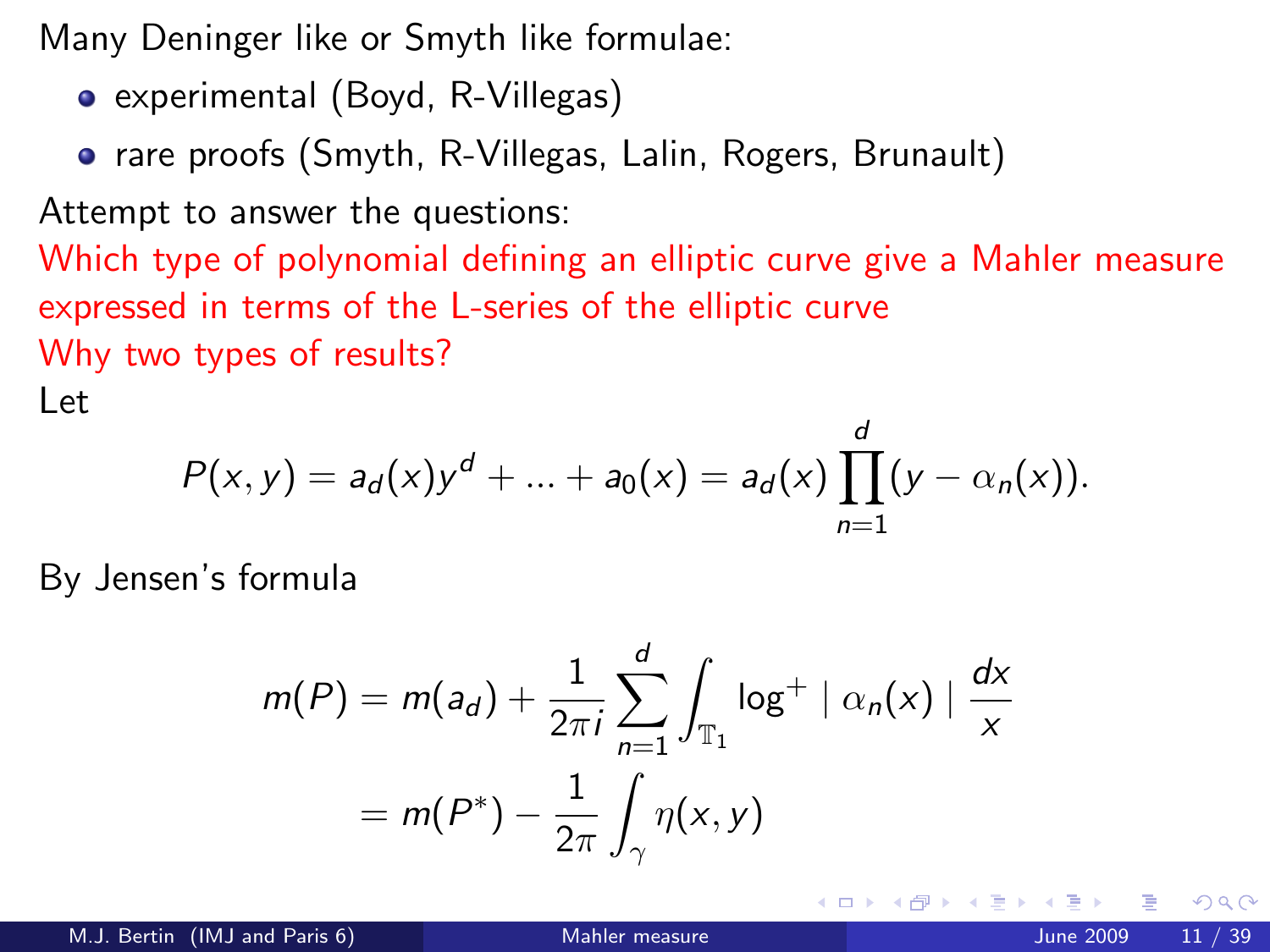$$
\eta(x,y) := \log |x| \, d \arg y - \log |y| \, d \arg x
$$

is the regulator defined on

 $C = {P(x, y) = 0}$  ensemble des zéros et pôles de x et y  $\gamma$  is the union of paths on C where  $|x|=1$  and  $|y|\geq 1$ 

$$
\partial \gamma = \{P(x, y) = 0\} \cap \{|x| = |y| = 1\}
$$

Now, if  $n = 2$ , two cases

- $\eta$  is exact and  $\partial \gamma \neq 0$  (the integration is made using Stokes) case of Smyth's formula.
- $\bullet$   $\eta$  is not exact and  $\partial \gamma = 0$  (the integral is computed with residues's formula) Deninger's case

つへへ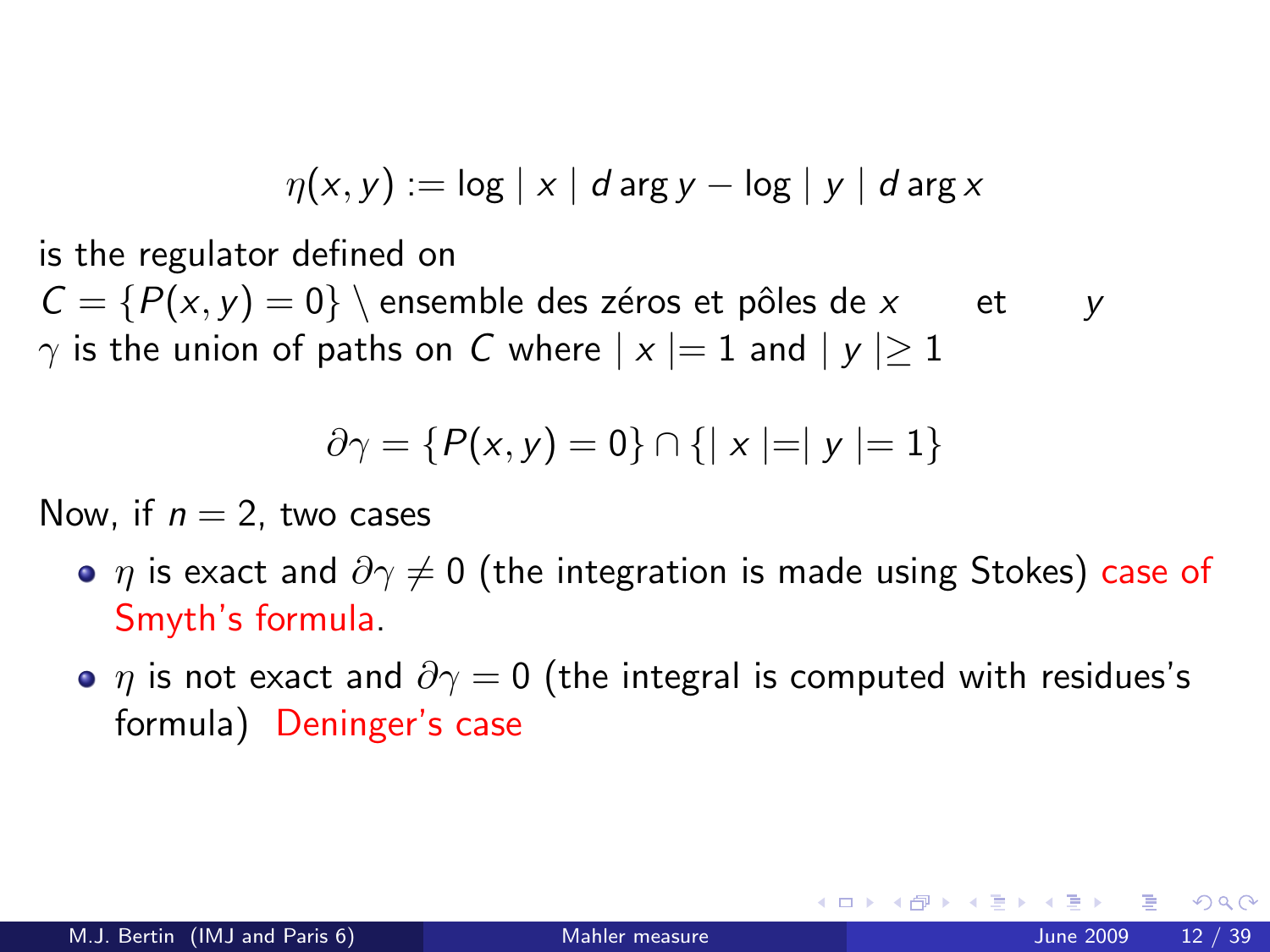Bloch (1981) did computations to compare

$$
K_2(E) \leftrightarrow L(E,2)
$$

and

$$
K_2(E) \leftrightsquigarrow K_1(0, \alpha, 2) = \sum' \frac{\chi(w)}{w^2 \overline{w}}
$$

W is the lattice corresponding to  $E$ 

 $\chi(\pmb{\mathsf{w}})=\exp(A^{-1}(\bar{\alpha}\pmb{\mathsf{w}}-\alpha\bar{\pmb{\mathsf{w}}}))$ , additive character depending on the image of  $\alpha$  in  $\mathbb{C}/W$ 

Precisely, Bloch was looking for relations

$$
c.L(E,2)+\sum_{\alpha\in E(\mathbb{Q})_{\text{tors}}}c_{\alpha}\sum'(\Im\tau)^{2}\frac{\chi(w)}{w^{2}\bar{w}}=0
$$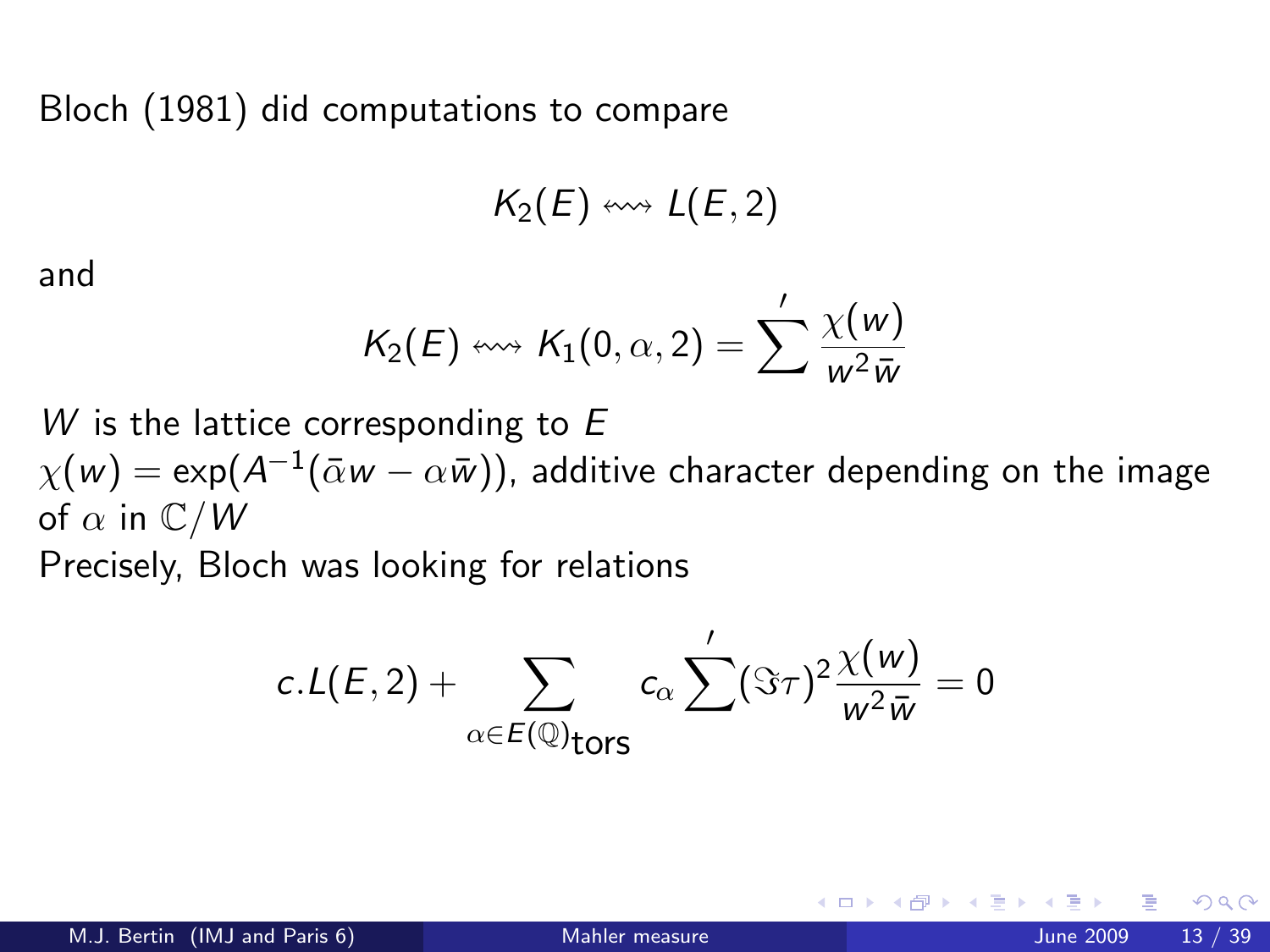# Curves of genus 2

### An example ( Boyd (1996))

$$
P_k = (x^2 + x + 1)y^2 + kx(x + 1)y + x(x^2 + x + 1)
$$

defines generically an hyperelliptic curve  $Z_k$  of genus 2. Its Jacobian  $J(Z_k)$ is isogenous to the product of elliptic curves  $E_k \times F_k$ . For  $1 \leq k \leq 33$ ,  $k \neq 3$ ,

$$
m(P_k)\stackrel{?}{=} r_kL'(E_k,0)
$$

$$
E_k: \qquad y^2 = x^3 + (k^2 - 24)x^2 - 16(k^2 - 9)x
$$

But, in fact, we can prove

The derivative of the Mahler measure with respect to k is a period of the elliptic curve  $E_k$  (main ingredient for families of elliptic curves) No example when the Jacobian is not split. So, probably, the most interesting results for  $n=2$  concern elliptic curves. And elliptic curves are Calabi-Yau varieties.  $\Omega$ 

M.J. Bertin (IMJ and Paris 6) [Mahler measure](#page-0-0) June 2009 14 / 39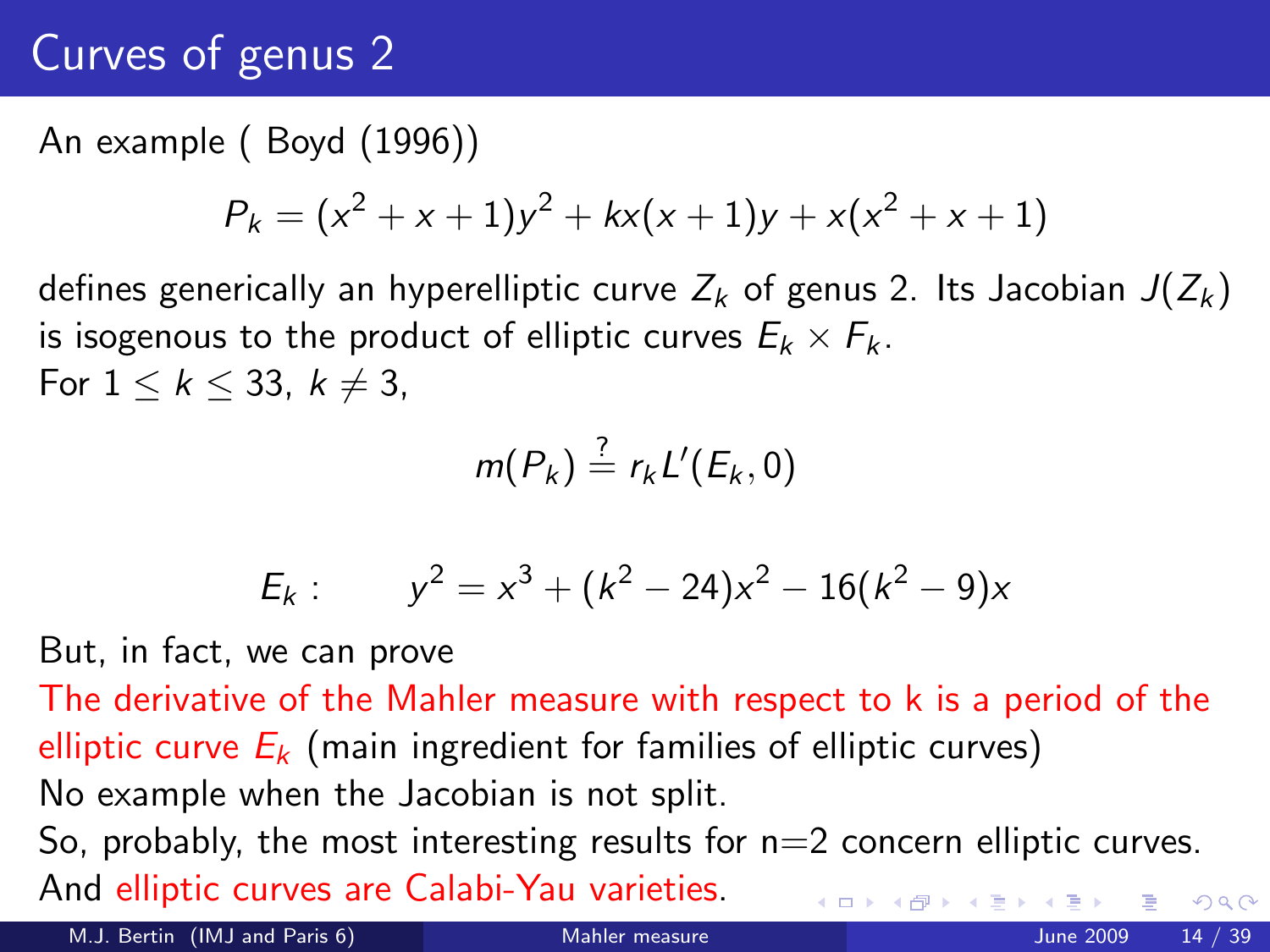So replace E by a surface X which is also a Calabi-Yau variety, i.e. a K3-surface and try to answer the questions:

What are the analog of Deninger, Boyd, R-Villegas 's results and conjectures?

Which type of Eisenstein-Kronecker series correspond to  $L(X, 3)$ ?

4 0 8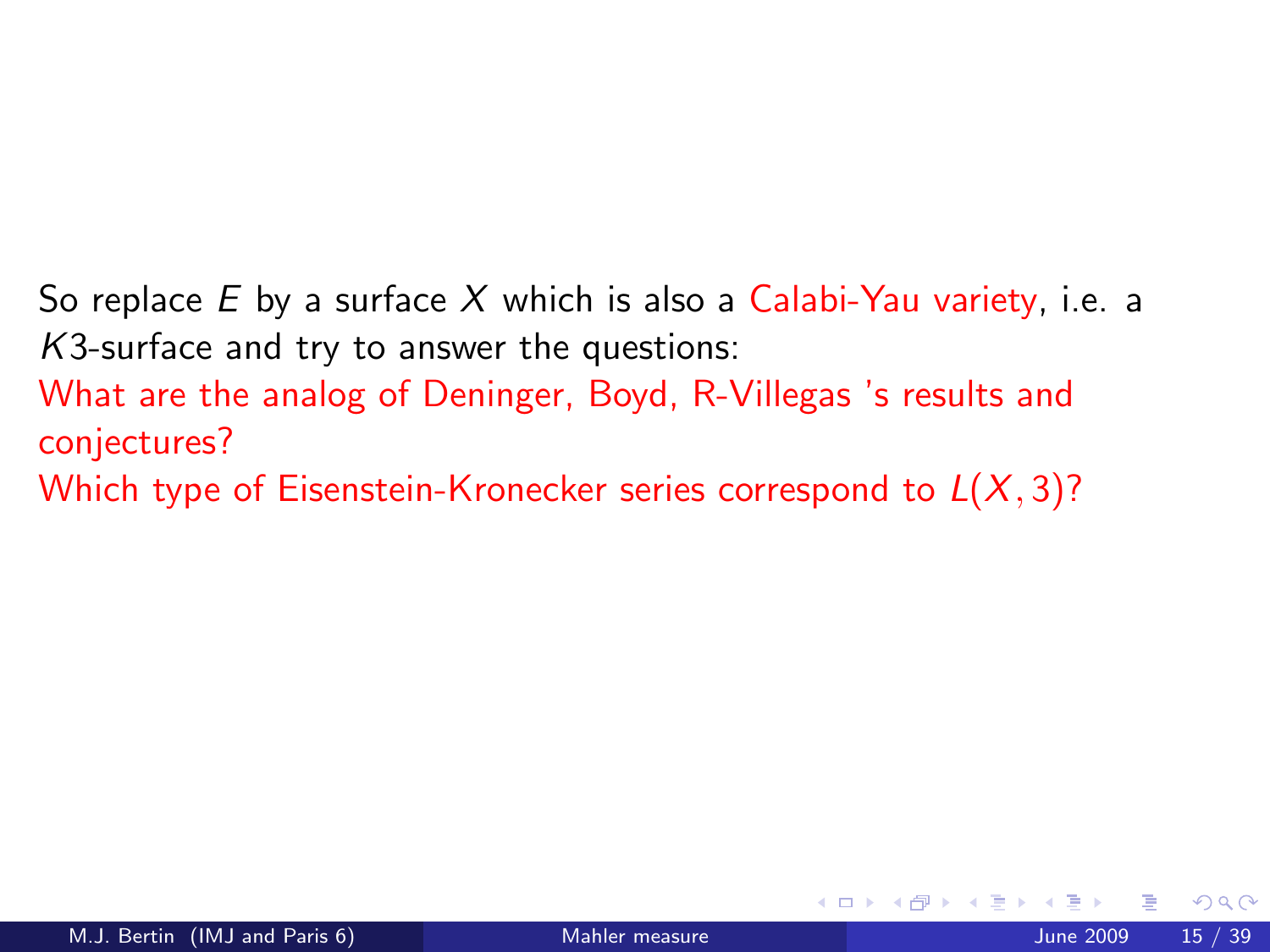Our results concern polynomials of the family

$$
P_k = x + \frac{1}{x} + y + \frac{1}{y} + z + \frac{1}{z} - k
$$

defining K3-surfaces  $Y_k$ . What's a K3-surface?

A double covering branched along a plane sextic for example defines a K3-surface X.

In our case

$$
(2z + x + \frac{1}{x} + y + \frac{1}{y} - k)^2 = (x + \frac{1}{x} + y + \frac{1}{y} - k)^2 - 4
$$

• There is a unique holomorphic 2-form  $\omega$  on X up to a scalar.

 $\bullet$  H<sub>2</sub>(X, Z) is a free group of rank 22.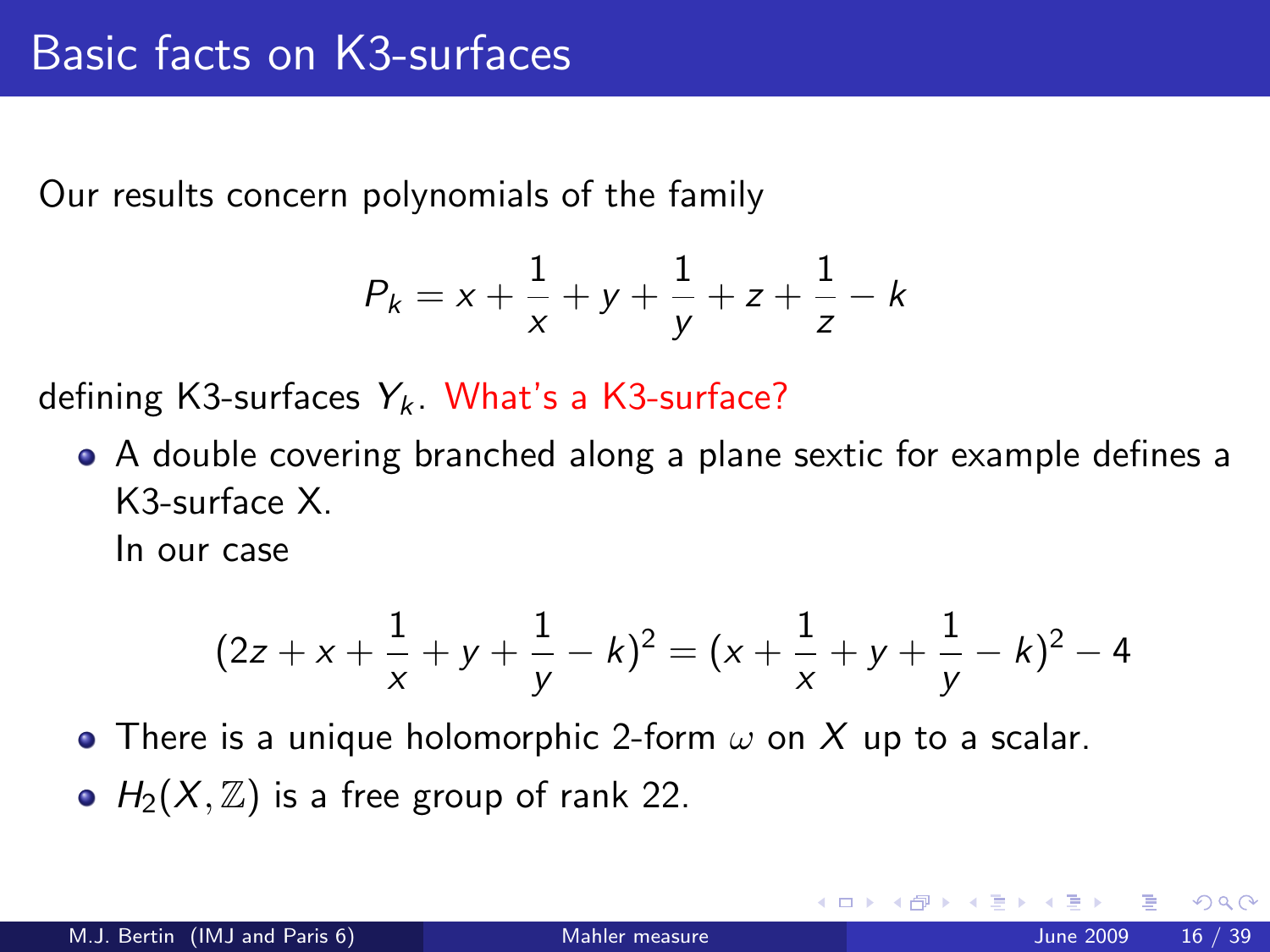• With the intersection pairing,  $H_2(X, \mathbb{Z})$  is a lattice and

$$
H_2(X,\mathbb{Z})\simeq U_2^3\perp (-E_8)^2:=\mathcal{L}
$$

 $\mathcal L$  is the K3-lattice,  $U_2$  the hyperbolic lattice of rank 2,  $E_8$  the unimodular lattice of rank 8.

$$
Pic(X) \subset H_2(X,\mathbb{Z}) \simeq Hom(H^2(X,\mathbb{Z}),\mathbb{Z})
$$

where  $Pic(X)$  is the group of divisors modulo linear equivalence, parametrized by the algebraic cycles.

$$
Pic(X) \simeq \mathbb{Z}^{\rho(X)}
$$
  

$$
\rho(X) := \text{Picard number of } X
$$
  

$$
1 \le \rho(X) \le 20
$$

٥

٠

つひい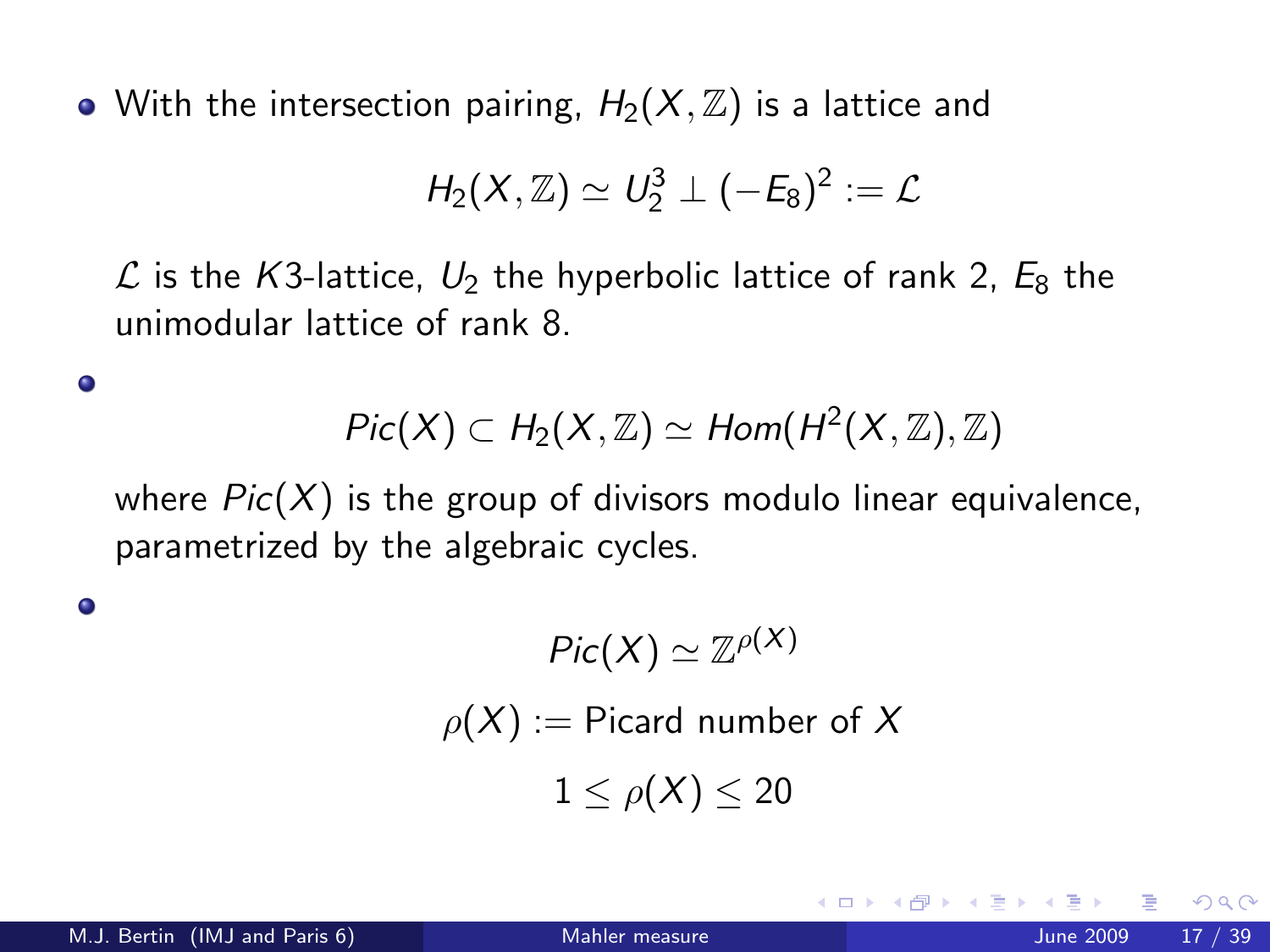$$
\mathcal{T}(X):=(\mathit{Pic}(X))^{\perp}
$$

is the transcendental lattice of dimension 22 –  $\rho(X)$ 

If  $\{\gamma_1, \cdots, \gamma_{22}\}$  is a Z-basis of  $H_2(X, \mathbb{Z})$  and  $\omega$  the holomorphic 2-form,  $\int \omega$ 

is called a period of  $X$  and

$$
\int_{\gamma}\omega=0\,\,\text{for}\,\,\gamma\in\mathit{Pic}(X).
$$

 $\gamma_i$ 

If  $\{X_z\}$  is a family of  $K3$  surfaces,  $z\in\mathbb{P}^1$  with generic Picard number  $ρ$  and  $ω<sub>z</sub>$  the corresponding holomorphic 2-form, then the periods of  $X_z$  satisfy a Picard-Fuchs differential equation of order  $k = 22 - \rho$ . For our family  $k = 3$ .

つひい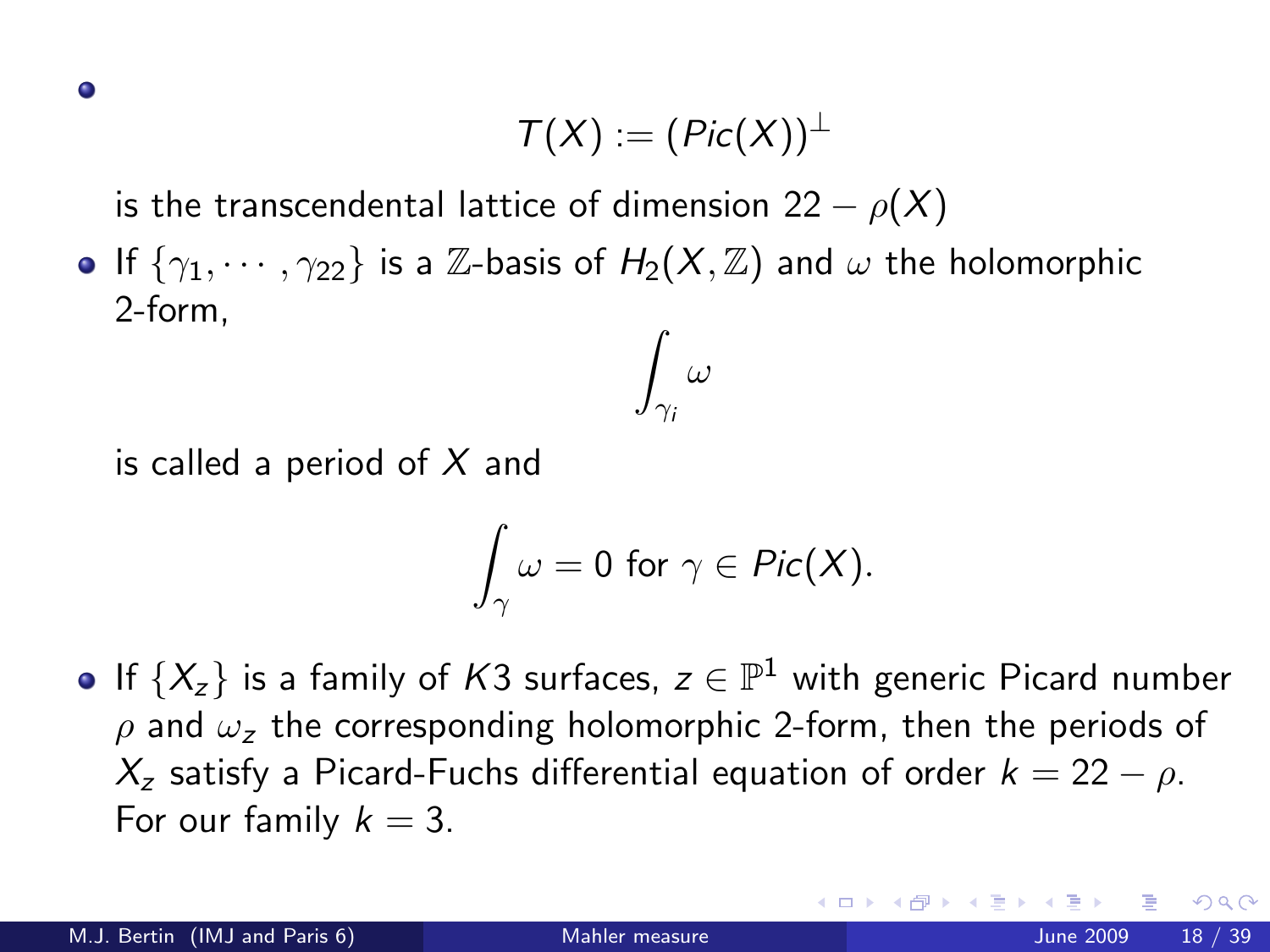$\bullet$  In fact, by Morrison, a M-polarized K3-surface, with Picard number 19 has a Shioda-Inose structure, that means

$$
X
$$
\n
$$
Y = \text{Kum}(A/\pm 1)
$$
\n
$$
A = E \times E/C_N
$$

If the Picard number  $\rho = 20$ , then the elliptic curve is CM.

<span id="page-18-0"></span>4 0 8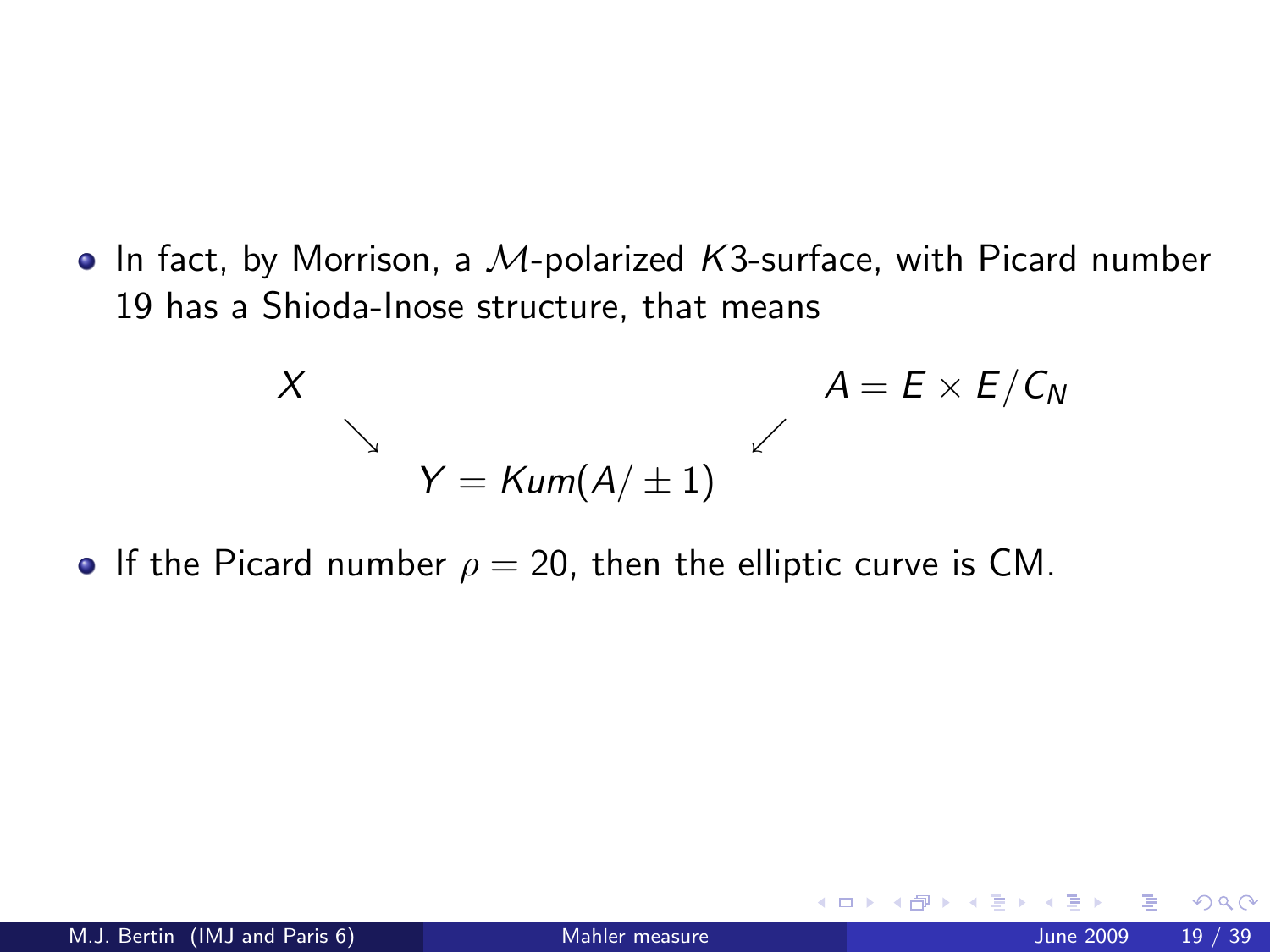## Mahler measure of  $P_k$

### Theorem

(B. 2005) Let  $k = t + \frac{1}{t}$  $\frac{1}{t}$  and

$$
t = (\frac{\eta(\tau)\eta(6\tau)}{\eta(2\tau)\eta(3\tau)})^6, \ \ \eta(\tau) = e^{\frac{\pi i \tau}{12}} \prod_{n \geq 1} (1 - e^{2\pi i n \tau}), \ \ q = \exp 2\pi i \tau
$$

$$
m(P_k) = \frac{\Im \tau}{8\pi^3} \left\{ \sum_{m,\kappa}^{\prime} \left( -4(2\Re \frac{1}{(m\tau + \kappa)^3 (m\bar{\tau} + \kappa)} + \frac{1}{(m\tau + \kappa)^2 (m\bar{\tau} + \kappa)^2} \right) \right. \\ \left. + 16(2\Re \frac{1}{(2m\tau + \kappa)^3 (2m\bar{\tau} + \kappa)} + \frac{1}{(2m\tau + \kappa)^2 (2m\bar{\tau} + \kappa)^2} \right) \\ \left. - 36(2\Re \frac{1}{(3m\tau + \kappa)^3 (3m\bar{\tau} + \kappa)} + \frac{1}{(3m\tau + \kappa)^2 (3m\bar{\tau} + \kappa)^2} \right) \\ \left. + 144(2\Re \frac{1}{(6m\tau + \kappa)^3 (6m\bar{\tau} + \kappa)} + \frac{1}{(6m\tau + \kappa)^2 (6m\bar{\tau} + \kappa)^2} \right) \right\}
$$

<span id="page-19-0"></span>M.J. Bertin (IMJ and Paris 6) [Mahler measure](#page-0-0) All the COOS 20 / 39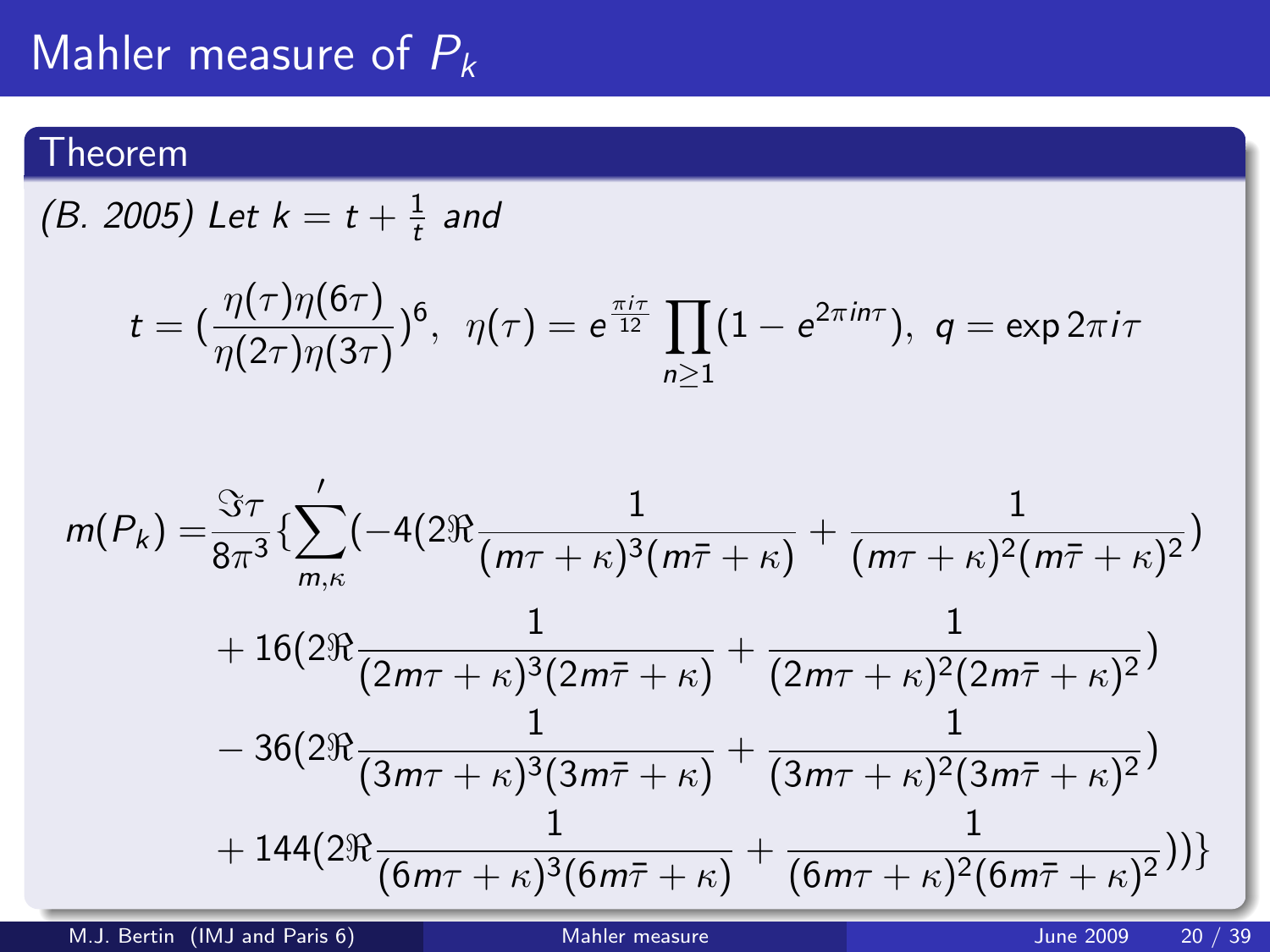# Sketch of proof

Let

$$
P_k = x + \frac{1}{x} + y + \frac{1}{y} + z + \frac{1}{z} - k
$$

defining the family  $(X_k)$  of K3-surfaces.

- For  $k \in \mathbb{P}^1$ , generically  $\rho = 19$ .
- The family is  $\mathcal{M}_k$ -polarized with

$$
\mathcal{M}_k \simeq U_2 \perp (-E_8)^2 \perp \langle -12 \rangle
$$

**o** Its transcendental lattice satisfies

<span id="page-20-0"></span>
$$
\mathcal{T}_k \simeq U_2 \perp \langle 12 \rangle
$$

The Picard-Fuchs differential equation is

$$
(k2 - 4)(k2 - 36)y''' + 6k(k2 - 20)y'' + (7k2 - 48)y' + ky = 0
$$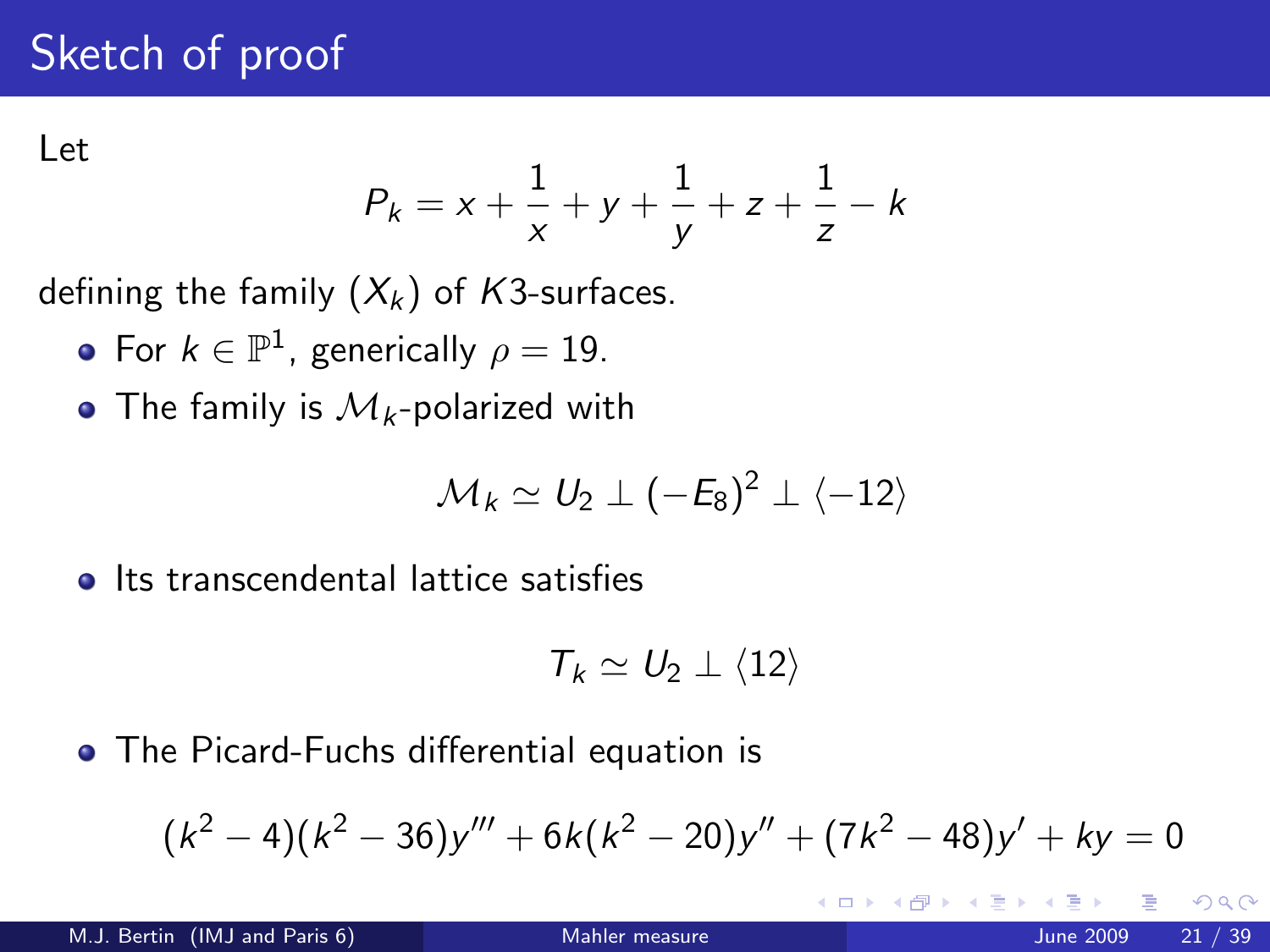• The family is modular in the following sense if  $k=t+\frac{1}{t}$  $\frac{1}{t}$ ,  $\tau \in \mathcal{H}$  and  $\tau$  as in the theorem

$$
t\left(\frac{a\tau+b}{c\tau+d}\right)=t(\tau)\,\,\forall\,\,\left(\begin{matrix}a&b\\c&d\end{matrix}\right)\in\Gamma_1(6,2)^*\subset\Gamma_0(12)^*+12
$$

where

$$
\Gamma_1(6) = \{ {a \atop c} b \atop 1(6,2) = \{ {a \atop c} b \atop 0 \end{bmatrix} \in S I_2(\mathbb{Z}) \ / \ a \equiv d \equiv 1 \ (6) \ c \equiv 0 \ (6) \}
$$

$$
\Gamma_1(6,2) = \{ {a \atop c} b \atop 0 \end{bmatrix} \in \Gamma_1(6) \ c \equiv 6b \ (12) \}
$$

and

.

$$
\Gamma_1(6,2)^*=\langle \Gamma_1(6,2),w_6\rangle
$$

4 日下

Э×.

 $299$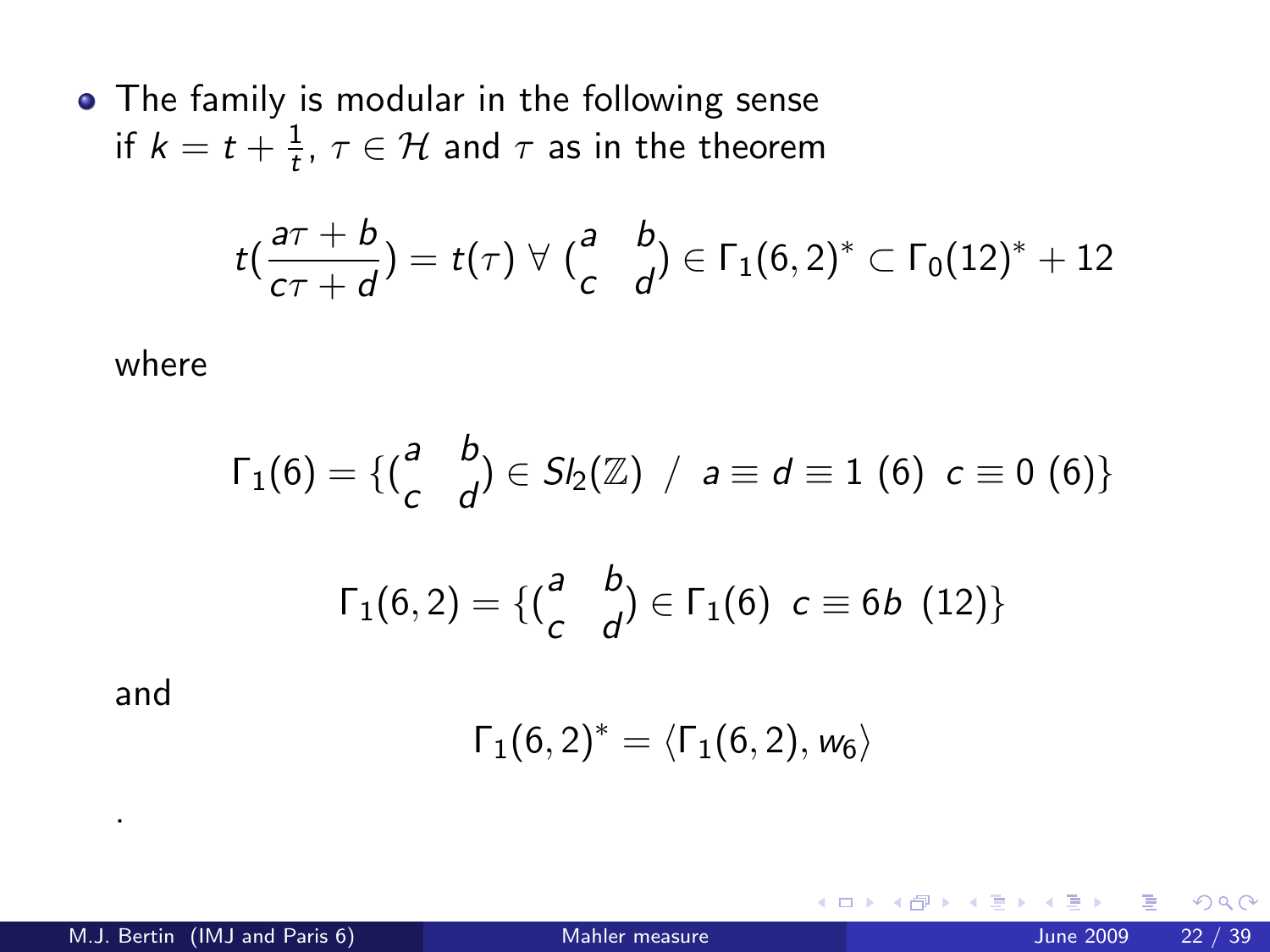The P-F equation has a basis of solutions  $G(\tau)$ ,  $\tau G(\tau)$ ,  $\tau^2 G(\tau)$  with

$$
G(\tau)=\eta(\tau)\eta(2\tau)\eta(3\tau)\eta(6\tau)
$$

satisfying

$$
G(\tau) = F(t(\tau)), \quad F(t) = \sum_{n\geq 0} v_n t^{2n+1}, \quad v_n = \sum_{k=0}^n {n \choose k}^2 {n+k \choose k}^2
$$

\n- \n
$$
\frac{dm(P_k)}{dk}
$$
 is a period, hence satisfies the P-F equation\n
\n- \n $\frac{dm(P_k)}{dk} = G(\tau)$ \n
\n- \n $dm(P_k) = -G(\tau)\frac{dt}{t}\frac{1-t^2}{t}$ \n
\n- \n is a weight 4 modular form for  $\Gamma_1(6,2)^*$ \n
\n

• so can be expressed as a combination of  $E_4(n\tau)$  for  $n = 1, 2, 3, 6$ 

∢ □ ▶ ⊣ *f*il

 $QQQ$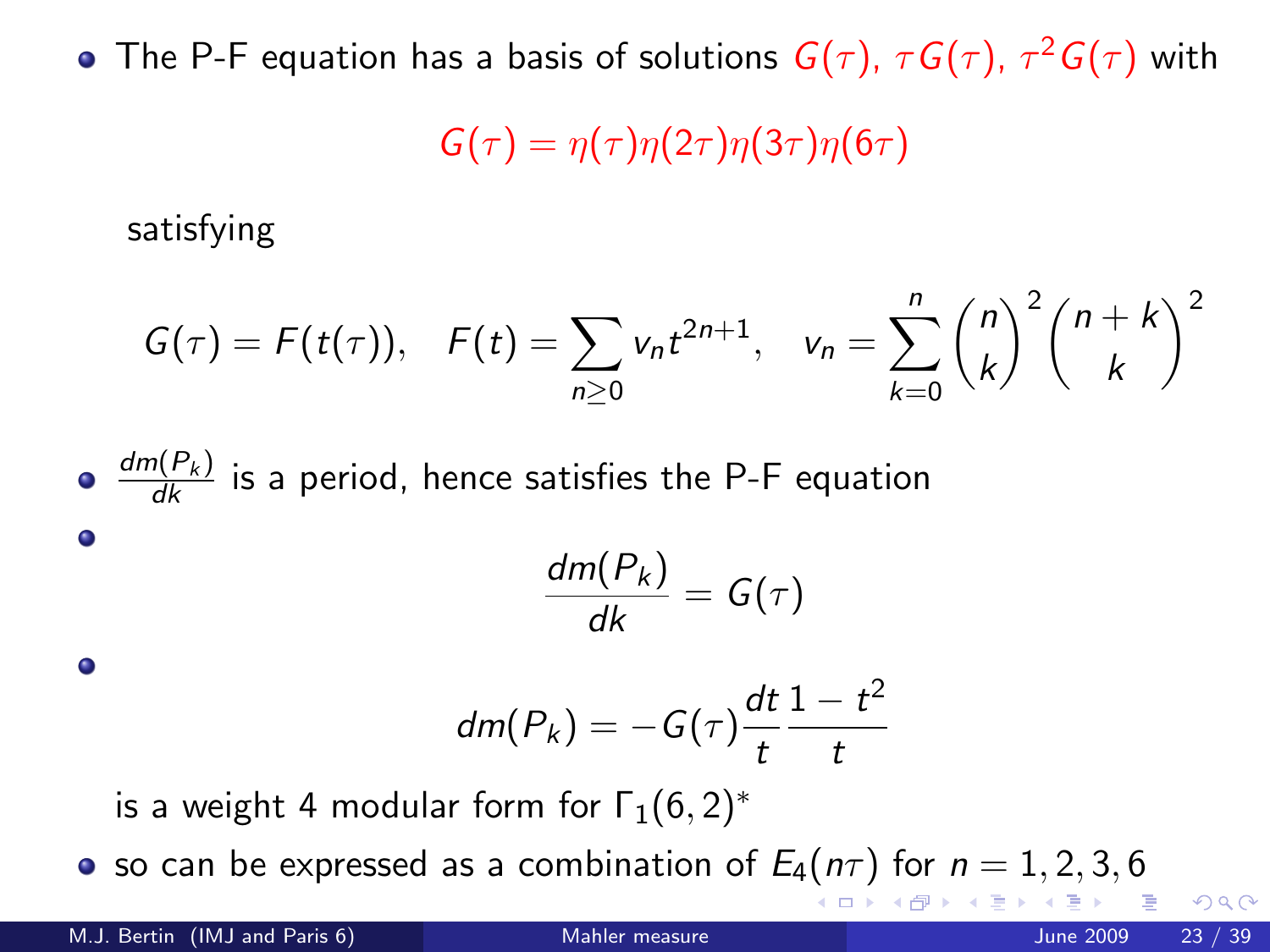• By integration you get

$$
m(P_k) = \Re(-\pi i \tau + \sum_{n\geq 1} (\sum_{d|n} d^3)(4\frac{q^n}{n} - 8\frac{q^{2n}}{n} + 12\frac{q^{3n}}{n} - 24\frac{6n}{n}))
$$

Then using a Fourier development one deduces the expression of the Mahler measure in terms of an Eisenstein-Kronecker series

 $\leftarrow$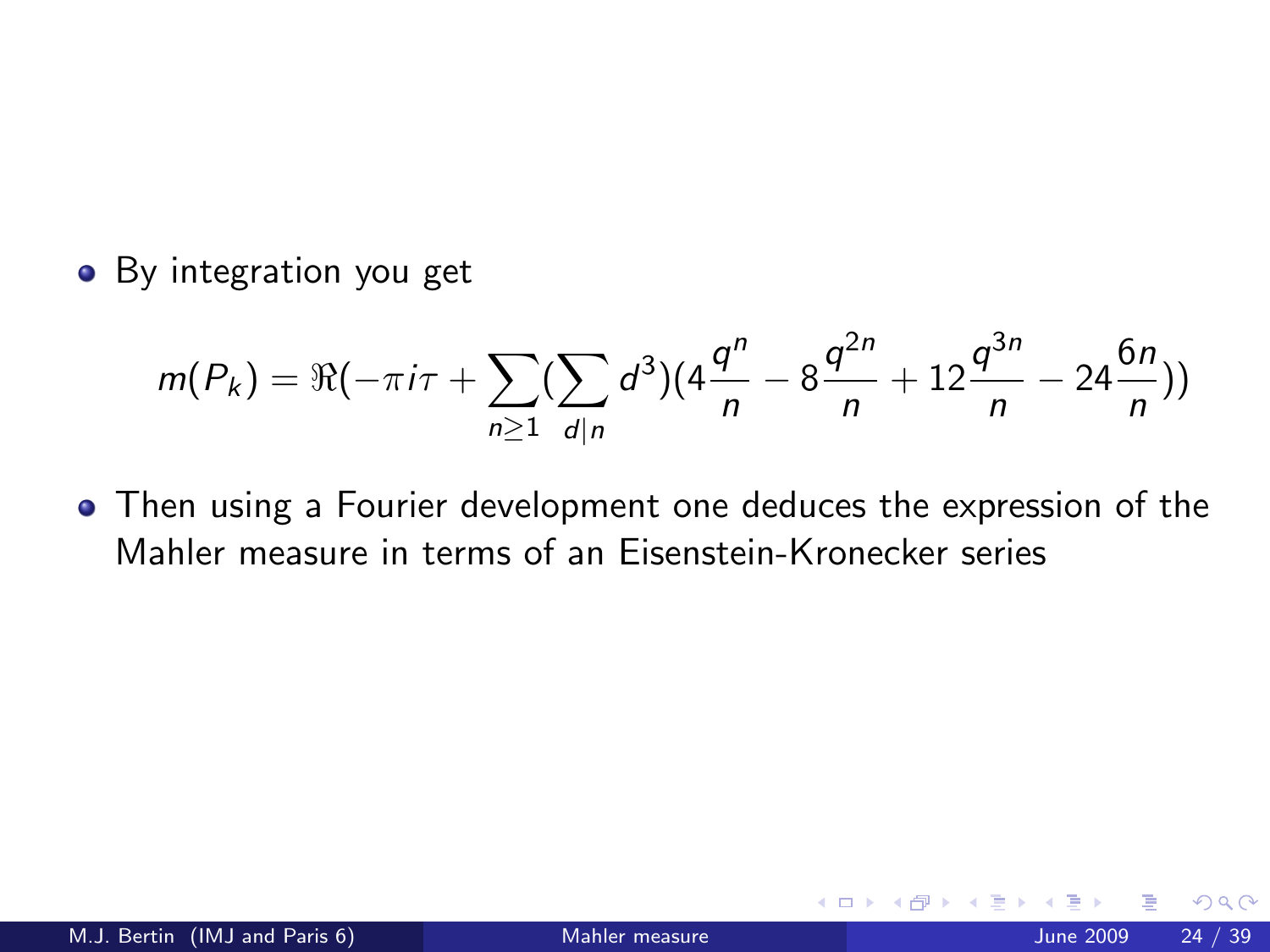For some values of k, the corresponding  $\tau$  is imaginary quadratic. For example



For these quadratic  $\tau$  called "singular moduli", the corresponding K3-surface is singular, that means its Picard number is  $\rho = 20$  and the elliptic curve  $E$  of the Shioda-Inose is CM

So, an expression of the Mahler measure in terms of Hecke L-series (arithmetic aspect) and perhaps in terms of the L-series of the hypersurface K3 (geometric aspect).

<span id="page-24-0"></span>4 0 8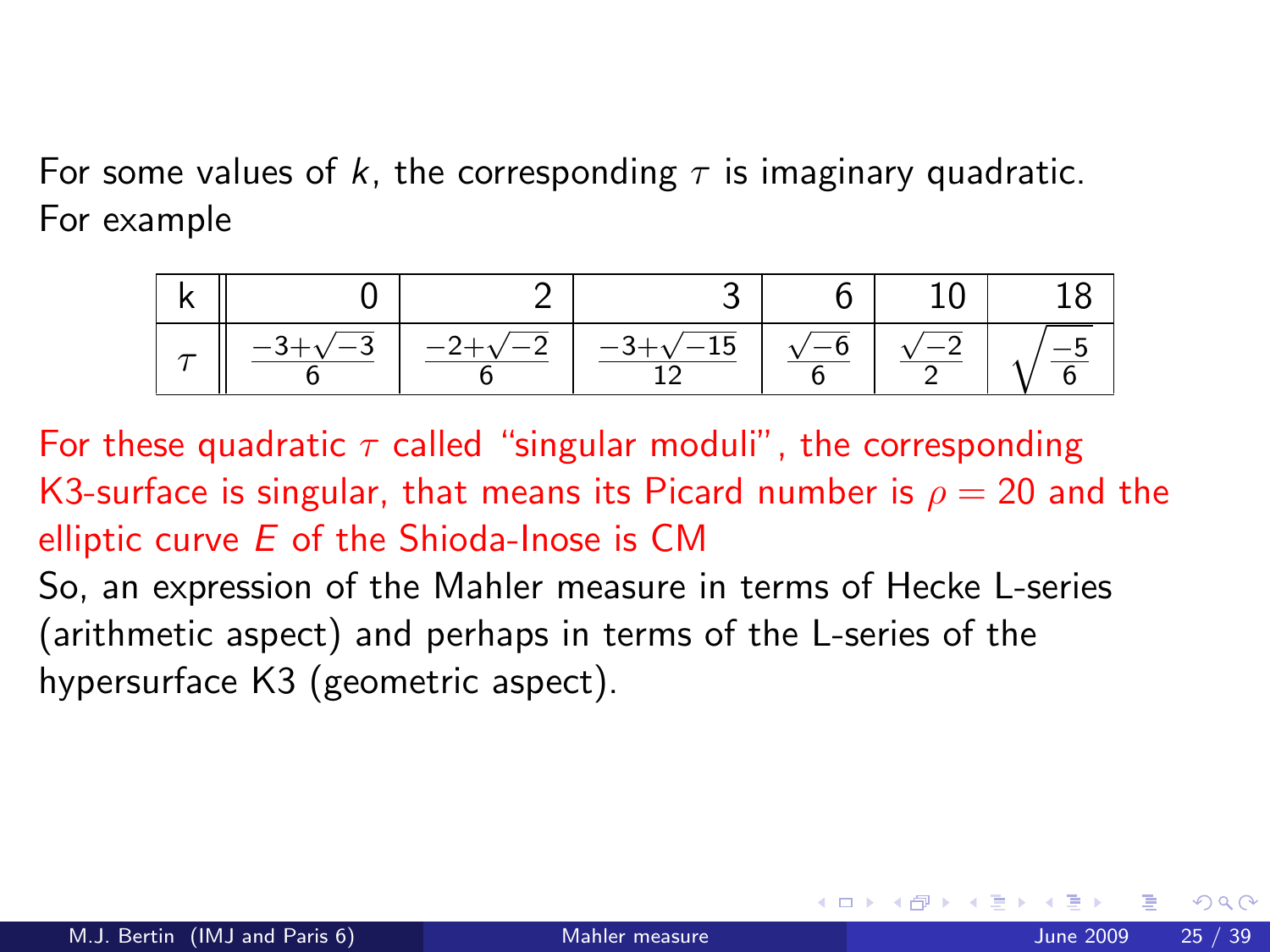## Mahler measure and Hecke L-series

 $K = \mathbb{Q}(\sqrt{2})$ d) an imaginary quadratic field,  $O_K$  its ring of integers,  $D$  its discriminant

**Definition** A Hecke "Grössencharacter" of weight  $k, k \geq 2$ , and conductor  $Λ$ , Λ being an ideal of  $O$ <sub>K</sub>, is an homomorphism  $φ$ 

$$
\phi: I(\Lambda) \to \mathbb{C}^*
$$

such that

$$
\phi(\alpha O_K) = \alpha^{k-1} \quad \text{if} \quad \alpha \equiv 1(\Lambda)
$$

The corresponding Hecke L-series is defined by

<span id="page-25-0"></span>
$$
L(\phi, s) := \sum_{P} \frac{\phi(P)}{N(P)^s} = \sum_{n=1}^{\infty} \frac{a(n)}{n^s}
$$

the summation being on the prime ideals  $P \subset O_K$  prime to  $\Lambda$ . Replacing  $O_K$  by an order R, you get a similar [defi](#page-24-0)[ni](#page-26-0)[ti](#page-24-0)[on](#page-25-0)[.](#page-26-0)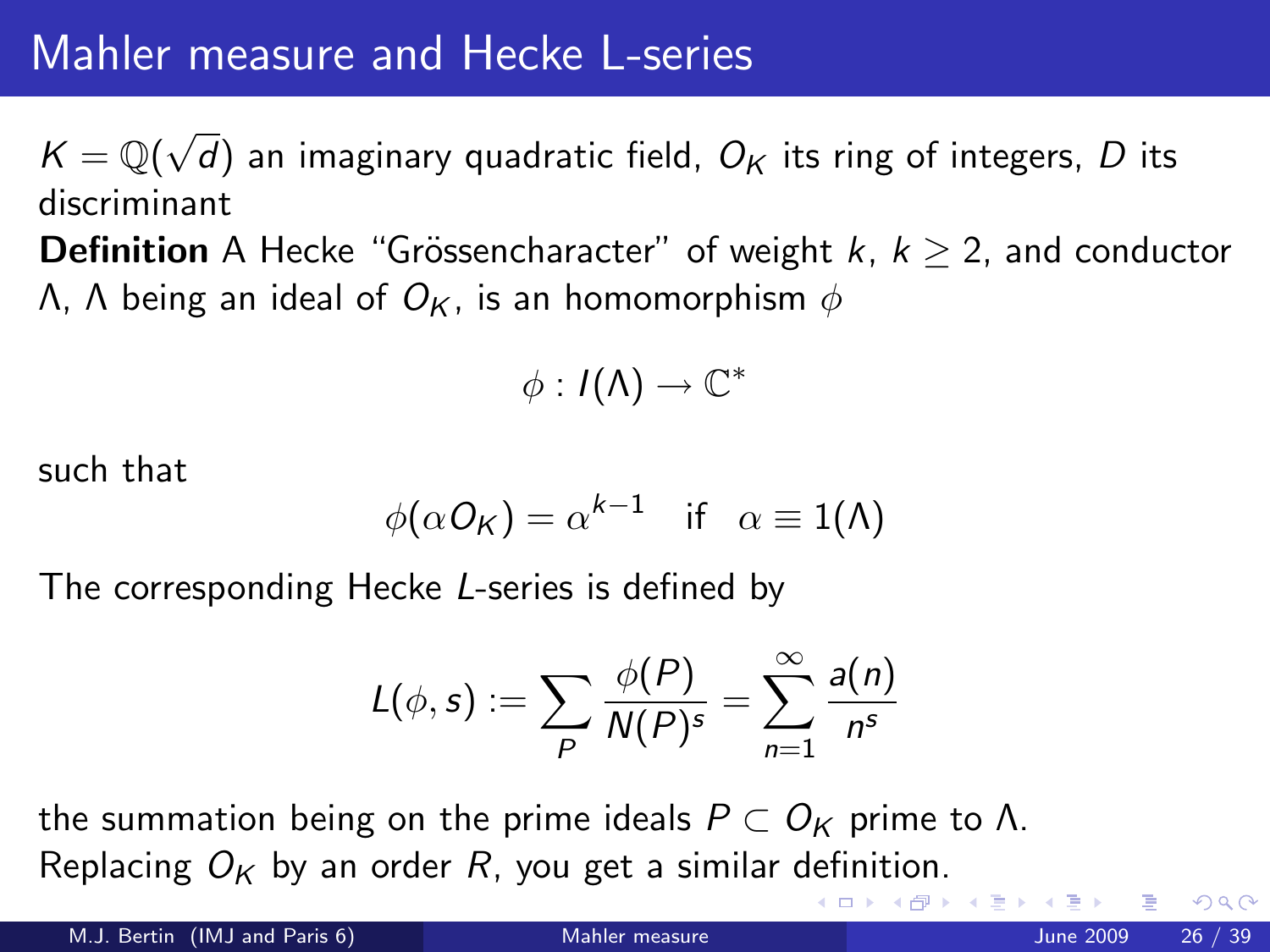$$
m(P_0) = d_3 := \frac{3\sqrt{3}}{4\pi}L(\chi_{-3}, 2) = \frac{2\sqrt{3}}{\pi^3}\sum_{m,k}^{\prime}\frac{1}{(m^2 + 3k^2)^2}
$$

 $m(P_2)=\frac{16\sqrt{2}}{\pi^3}L_{\mathbb{Q}(\sqrt{-2})}(\phi,3)m(P_3)=\frac{15\sqrt{15}}{2\pi^3}L_{\mathbb{Q}(\sqrt{-15})}(\phi_1,3)$ where $\phi_1(P)=$  $-\omega$  if  $P = (2, \omega)$  and  $\omega = \frac{1+\sqrt{-15}}{2}$ , P being a representative of the second  $-w$  if  $r = (z, \omega)$  and  $\omega = \frac{z}{z}$ ,<br>ideal class of the number field  $\mathbb{Q}(\sqrt{z})$  $(-15)$  of class number 2.

$$
m(P_6) = \frac{24\sqrt{6}}{\pi^3} L_{\mathbb{Q}(\sqrt{-6})}(\phi_2, 3)
$$

where  $\phi_2(P)=-2$  if  $P=(2,2)$ √ −6), P being a representative of the √ second ideal class of the number field  $\mathbb{Q}(\sqrt{-6})$  of class number 2.

$$
m(P_{10}) = 2d_3 + 3\frac{16\sqrt{2}}{\pi^3}L_{\mathbb{Q}(\sqrt{-2})}(\phi,3)
$$

<span id="page-26-0"></span> $\Omega$ 

メロメ メ都 メメ きょくきょ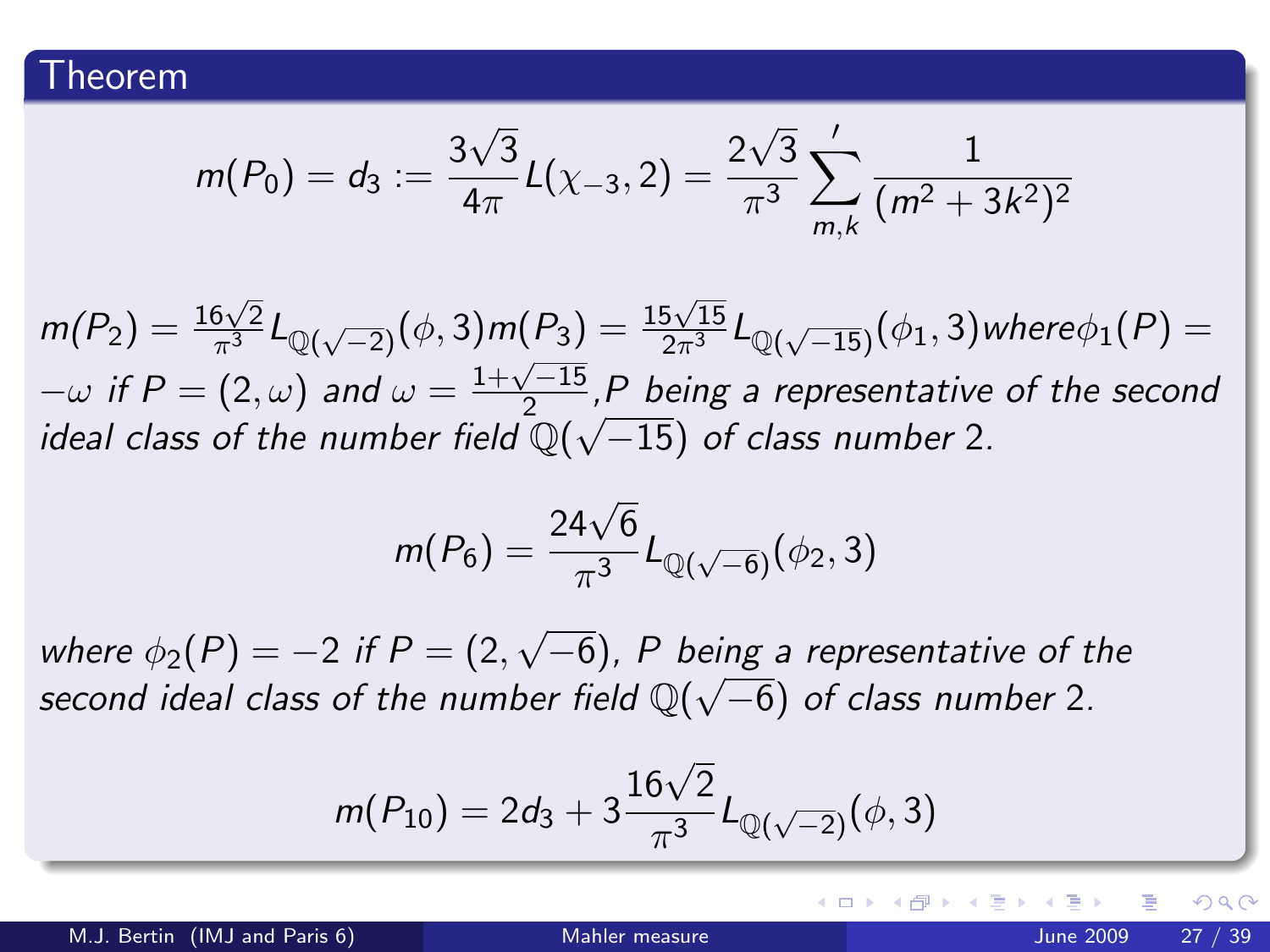#### Theorem

Let  $Y_k$  the K3 hypersurface associated to the polynomial  $P_k$ ,  $L(Y_k, s)$  its L-series and  $T_Y$  its transcendental lattice. Then,

$$
m(P_0)=d_3:=\frac{3\sqrt{3}}{4\pi}L(\chi_{-3},2)
$$

$$
m(P_2) = \frac{|\det \mathcal{T}(Y_2)|^{3/2}}{\pi^3} L(Y_2, 3) = \frac{8\sqrt{8}}{\pi^3} L(f_8, 3)
$$

$$
m(P_6) = \frac{|\det T(Y_6)|^{3/2}}{2\pi^3}L(Y_6,3) = \frac{24\sqrt{24}}{2\pi^3}L(f_{24},3)
$$

$$
m(P_{10})=\frac{|\det T(Y_{10})|^{3/2}}{9\pi^3}L(Y_{10},3)+2d_3=\frac{72\sqrt{72}}{9\pi^3}L(f_8,3)+2d_3
$$

$$
m(P_{18}) = \frac{|\det T(Y_{18})|^{3/2}}{9\pi^3}L(Y_{18},3) + \frac{14}{5}d_3 = \frac{120\sqrt{120}}{9\pi^3}L(f_{120},3) + \frac{14}{5}d_3
$$

M.J. Bertin (IMJ and Paris 6) [Mahler measure](#page-0-0) June 2009 28 / 39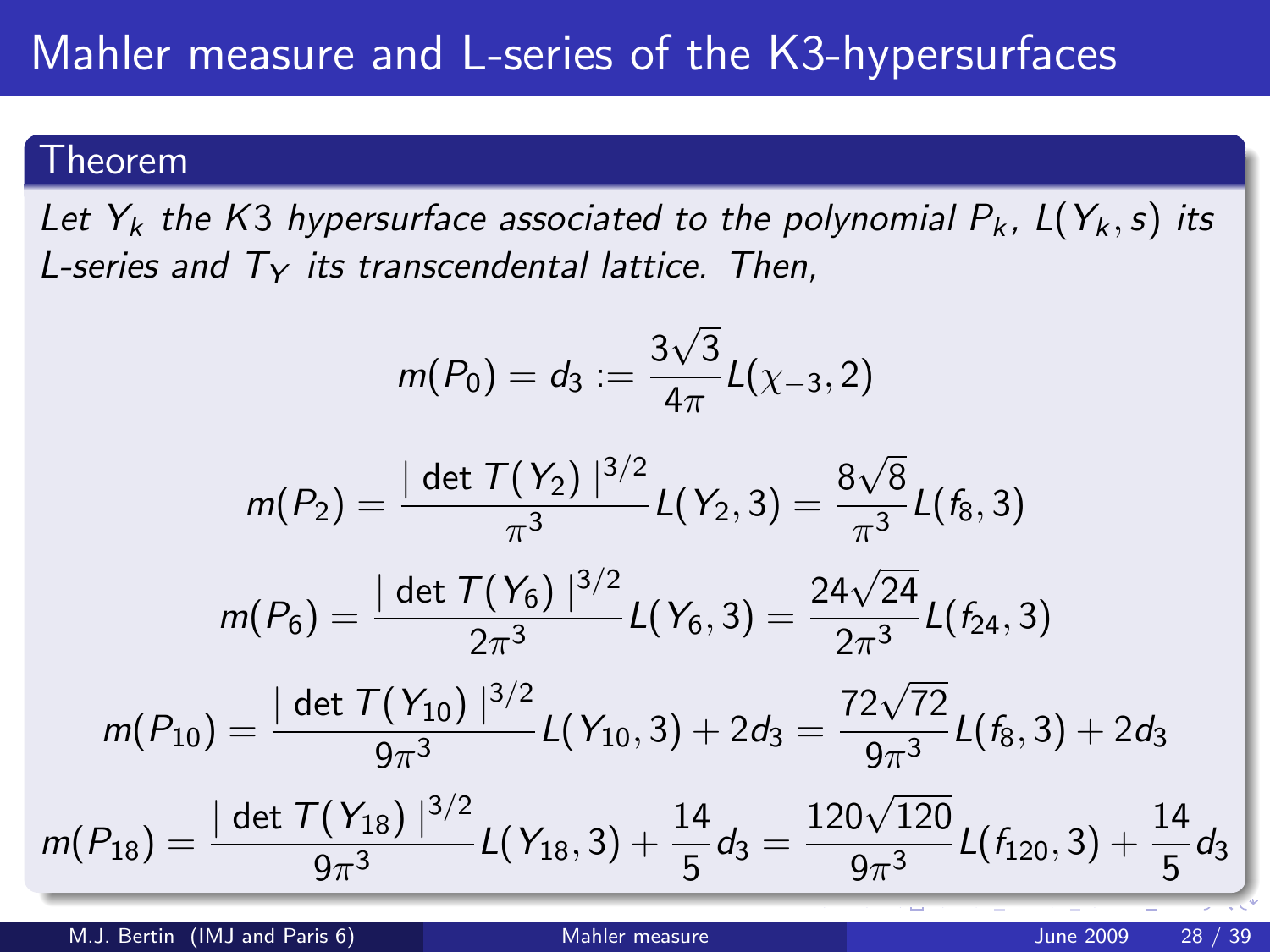## Some ingredients in the proof

Here  $f_N$  denotes the unique, up to twist,  ${\it CM}$ -newform,  ${\it CM}$  by  ${\mathbb Q}(\sqrt{2})$ −N), of weight 3 and level N with rational coefficients.

$$
L^*(X, s) := \prod_{p \nmid N}^* Z(X | \mathbb{F}_p, p^{-s}) = \sum_{n \geq 1} \frac{a(n)}{n^s}
$$

$$
Z(X | \mathbb{F}_p, t) := \exp(\sum_{s=1}^{\infty} N_{p^n} \frac{t^s}{s}) = \frac{1}{(1 - t)(1 - p^2 t)P_2(t)}
$$

N is the determinant of the transcendental lattice

<span id="page-28-0"></span>
$$
P_2(t) = \det(1 - tF_p|H_{\text{et}}^2(X,\mathbb{Q}_l))
$$

is a degree 22 polynomial

$$
H^2_{\text{et}}(X,{{\mathbb Q}}_l))=H^2_{\text{alg}}(X,{{\mathbb Q}}_l))+H^2_{\text{tr}}(X,{{\mathbb Q}}_l))
$$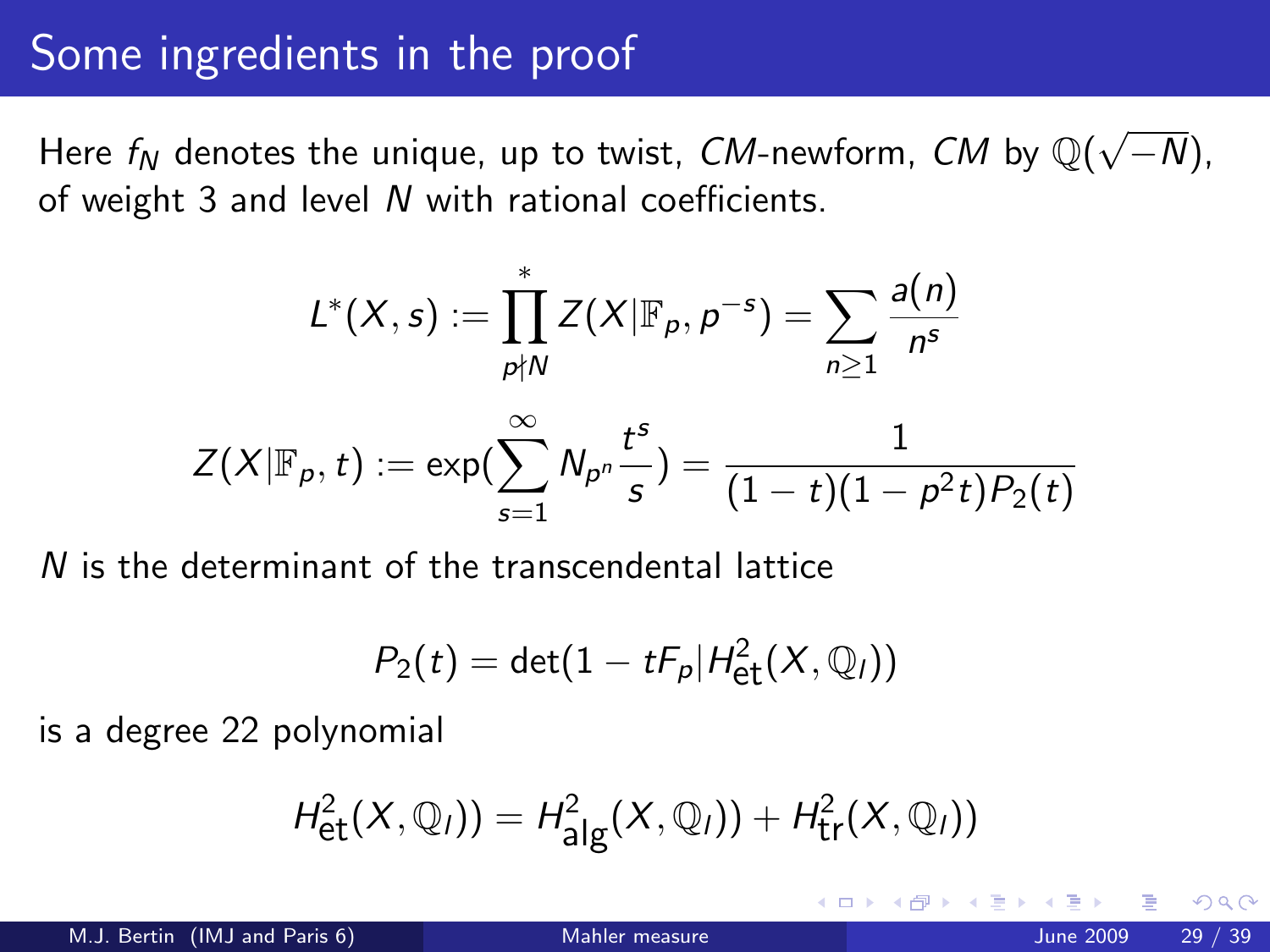$$
N_p = \#X(\mathbb{F}_p)
$$
  

$$
N_p = 1 + p^2 + \overbrace{\text{Tr}H^2_{\text{alg}}(X, \mathbb{Q}_l))}^{(1)} + \overbrace{\text{Tr}H^2_{\text{tr}}(X, \mathbb{Q}_l))}^{(2)}
$$

(1) corresponds to algebraic cycles and depends on whether they are defined over  $\mathbb{F}_p$  or  $\mathbb{F}_{p^2}$ 

(2) corresponds to transcendental cycles

For example, suppose  $\overline{X}$  singular and the 20 generators of the Néron-Severi defined over  $\mathbb{F}_p$  (case of Y<sub>2</sub> and Y<sub>6</sub>)

$$
P_2(t) = (1 - pt)^{20}(1 - \beta t)(1 - \beta' t)
$$

$$
N_p = 1 + p^2 + 20p + \beta + \beta'
$$

4 0 8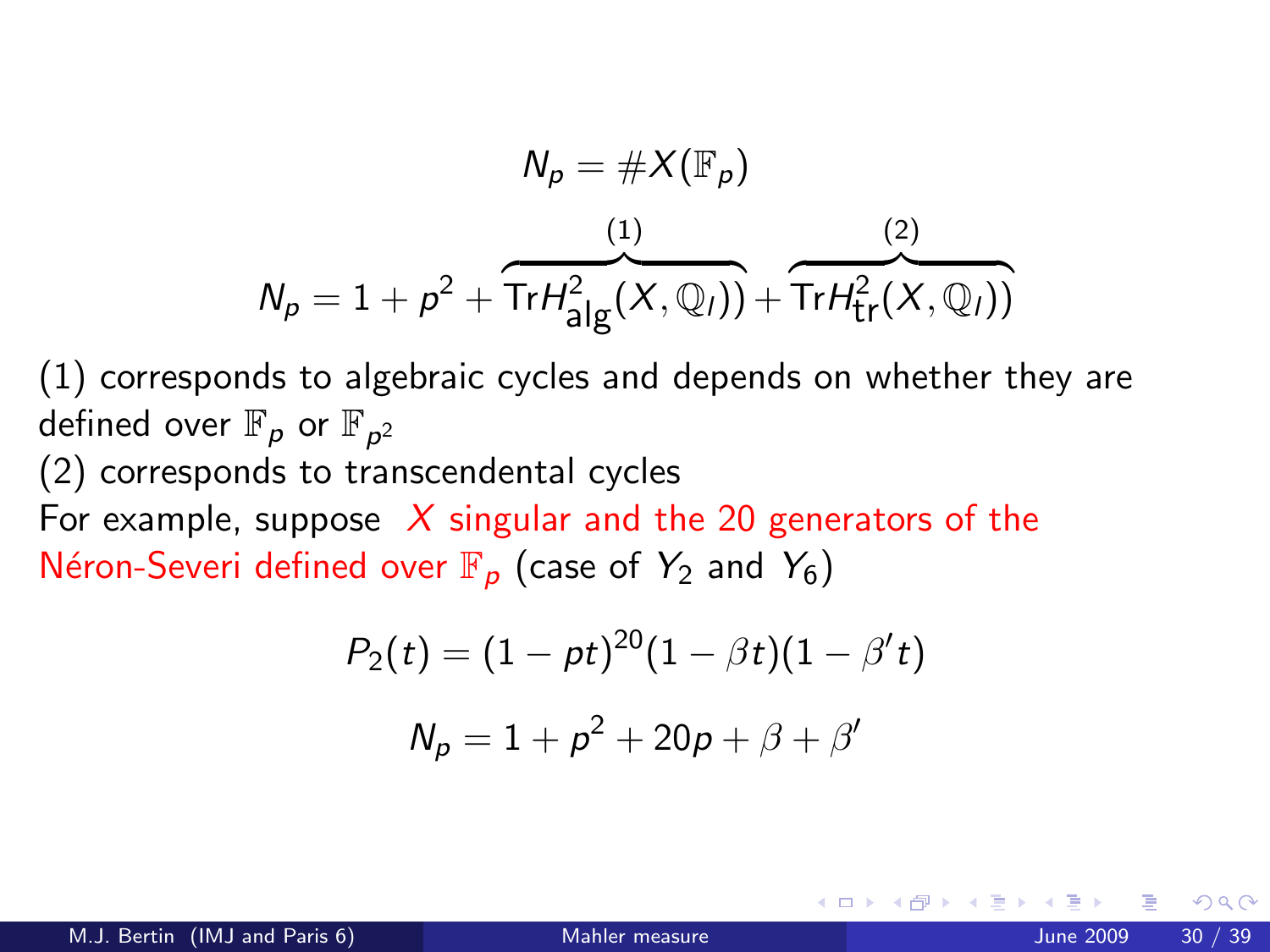#### Lemma

Let  $\rho_l, \rho'_l$  :  $G_{\mathbb{Q}} \to Aut\, V_l$  two rational l-adic representations with  $TrF_{p,\rho_l} = TrF_{p,\rho'_l}$  for a set of primes p of density one (i.e. for all but finitely many primes). If  $\rho_1$  and  $\rho_1'$  fit into two strictly compatible systems, the L-functions associated to these systems are the same.

Then the great idea is to replace this set of primes of density one by a finite set.

### **Definition**

A finite set  $T$  of primes is said to be an effective test set for a rational Galois representation  $\rho_l: \mathsf{G}_\mathbb{Q} \to \mathsf{Aut}\, V_l$  if the previous lemma holds with the set of density one replaced by  $T$ .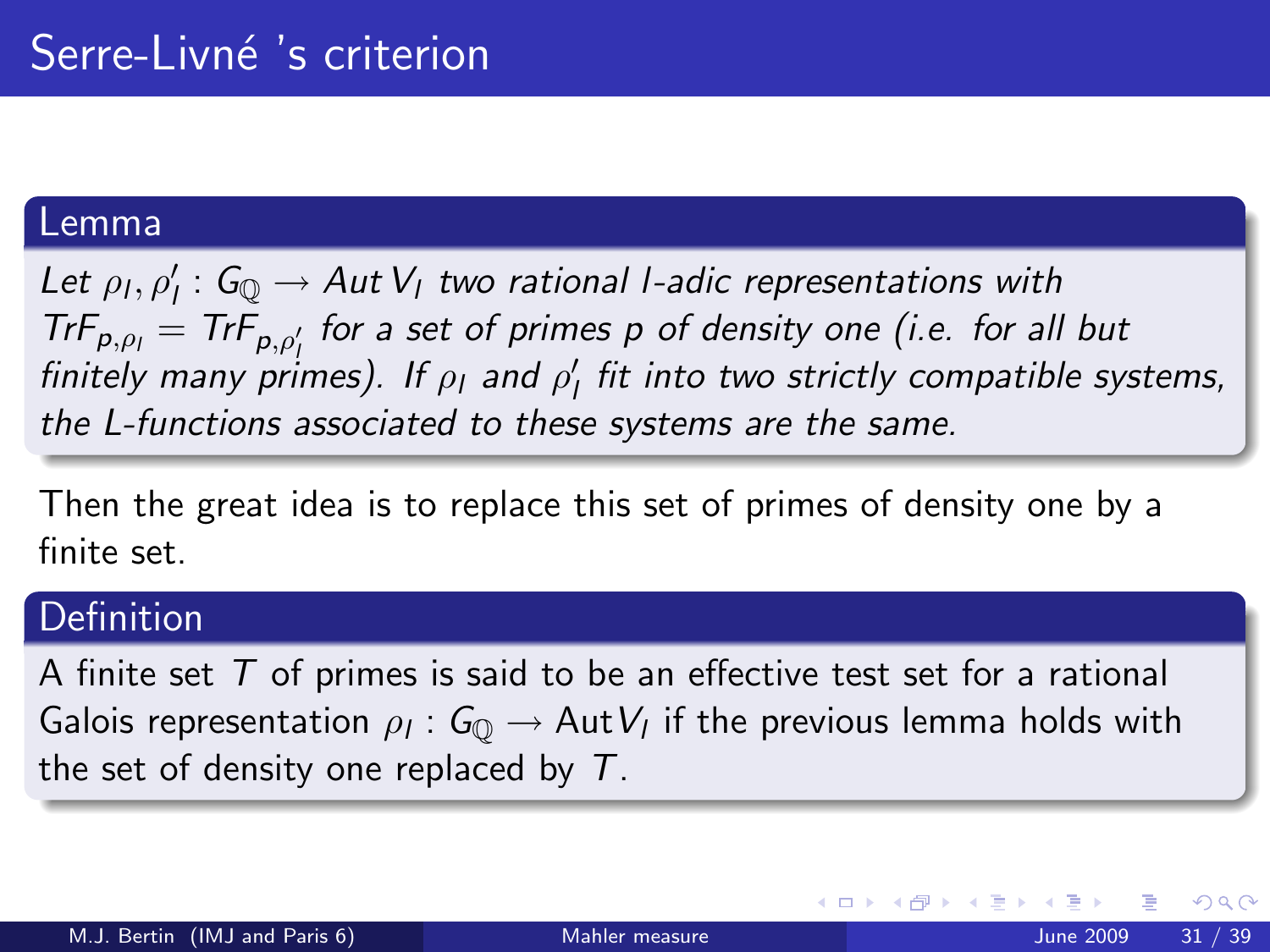### Definition

Let  $P$  denote the set of primes, S a finite subset of  $P$  with r elements,  $\mathcal{S}' = \mathcal{S} \cup \{-1\}.$  Define for each  $t \in \mathcal{P}$ ,  $t \neq 2$  and each  $s \in \mathcal{S}'$  the function

$$
f_{\mathsf{s}}(t):=\frac{1}{2}(1+\left(\frac{\mathsf{s}}{t}\right))
$$

and if  $T \subset \mathcal{P}$ ,  $T \cap S = \emptyset$ .

$$
f:\, \mathcal{T} \to (\mathbb{Z}/2\mathbb{Z})^{r+1}
$$

such that

$$
f(t)=(f_{s}(t))_{s\in S'}.
$$

4 0 8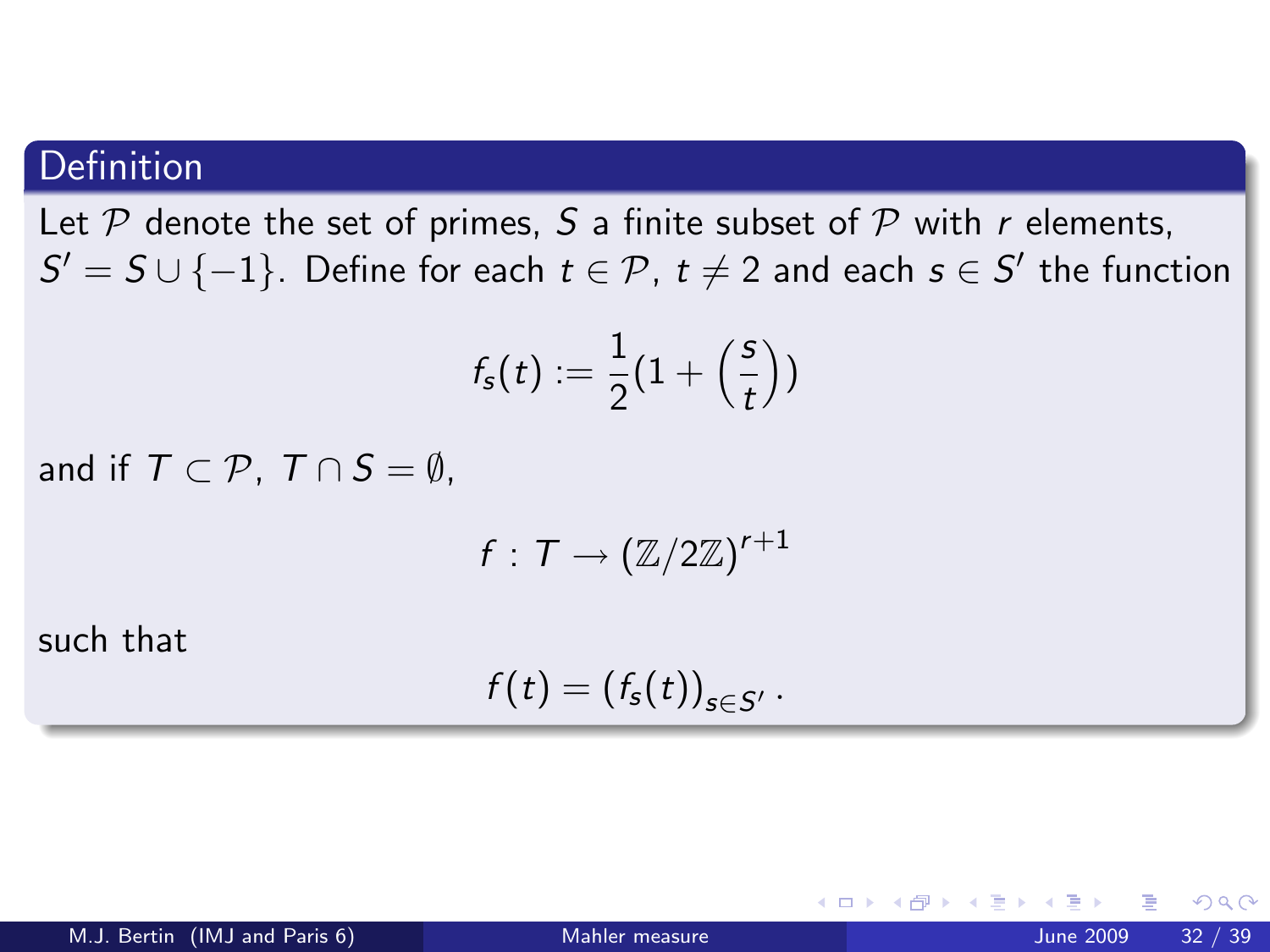#### Theorem

(Serre-Livné's criterion) Let  $\rho$  and  $\rho'$  be two 2-adic G<sub>Q</sub>-representations which are unramified outside a finite set S of primes, satisfying

$$
TrF_{p,\rho}\equiv TrF_{p,\rho'}\equiv 0\ (mod\ 2)
$$

and

$$
detF_{p,\rho} \equiv detF_{p,\rho'} \ (mod 2)
$$

for all  $p \notin S \cup \{2\}$ . Any finite set  $T$  of rational primes disjoint from  $S$  with  $f(\,\mathcal{T}\,) = \left(\mathbb{Z}/2\mathbb{Z}\right)^{r+1} \backslash \{0\}$  is an effective test set for  $\rho$  with respect to  $\rho'$ .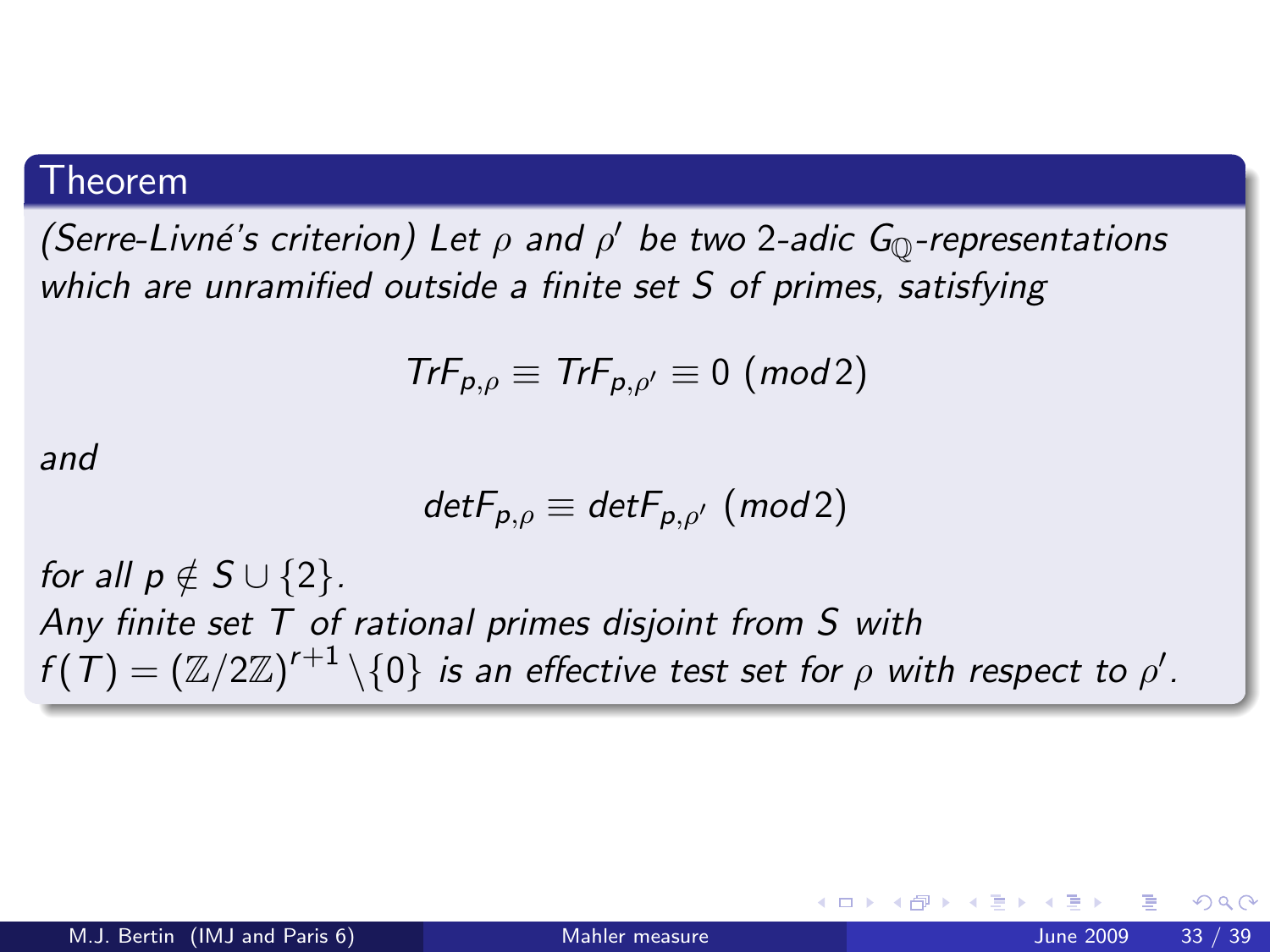#### Theorem

Let S be a K3-surface defined over Q, with Picard number 20 and discriminant N. Its transcendental lattice  $T(S)$  is a dimension 2 Gal( $\overline{Q}/\mathbb{Q}$ )-module thus defines a L series, L(T(S), s). Gan( $\psi/\psi$ )-module thus defines a L series, L(1(3), s).<br>There exists a weight 3 modular form, f, CM over  $\mathbb{Q}(\sqrt{2})$ −N) satisfying

 $L(T(S), s) \doteq L(f, s).$ 

Moreover, if  $NS(S)$  is generated by divisors defined over  $\mathbb{Q}$ ,

$$
L(S,s) \doteq \zeta(s-1)^{20} L(f,s).
$$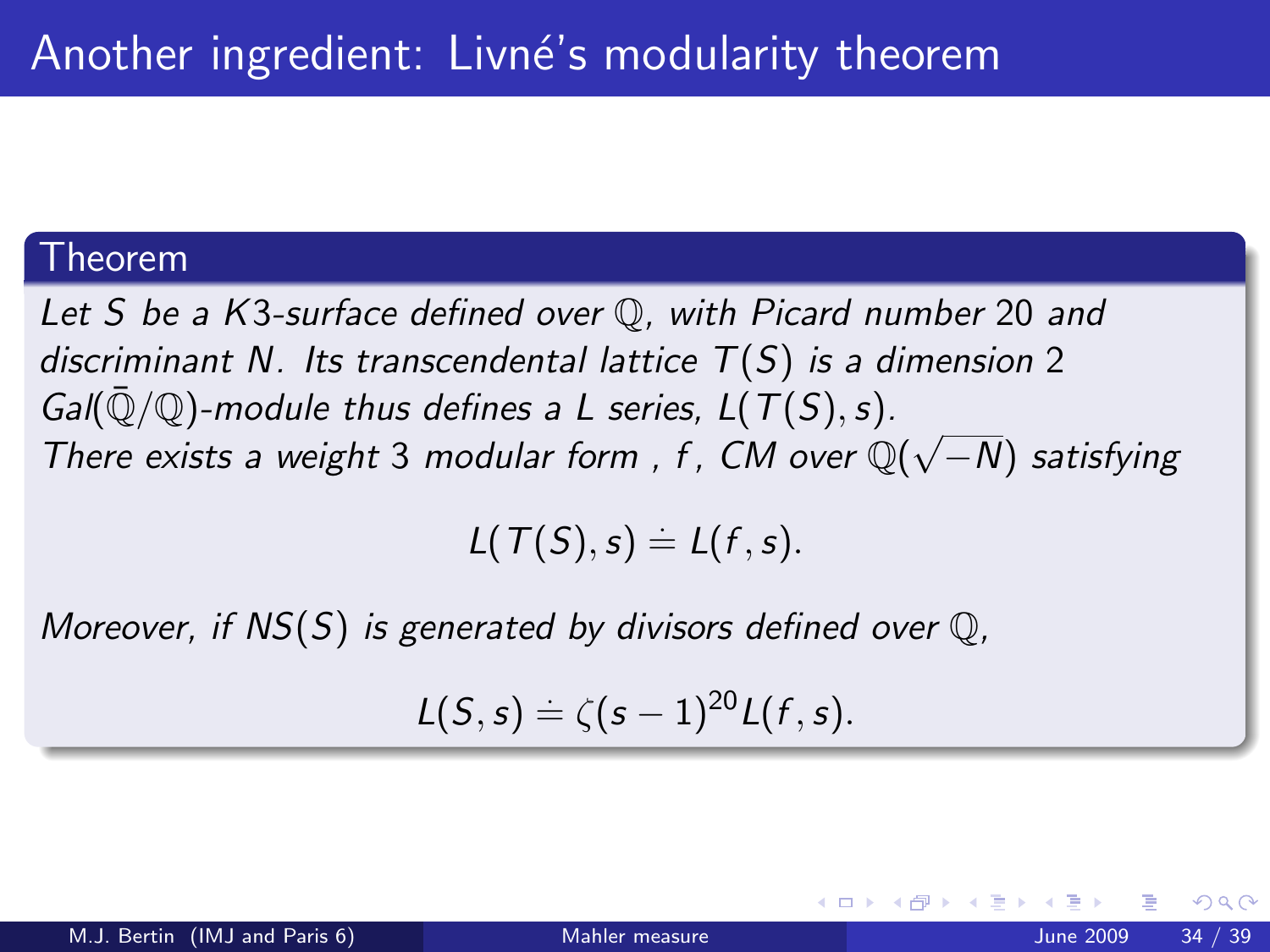# The last ingredient: Schütt's classification of CM-newforms of weight 3

#### Theorem

Consider the following classifications of singular K3 surfaces over Q:

- <sup>1</sup> by the discriminant d of the transcendental lattice of the surface up to squares,
- **2** by the associated newform up to twisting,
- **3** by the level of the associated newform up to squares,
- **a** by the CM-field  $\mathbb{Q}(\sqrt{2})$ −d) of the associated newform.

Then, all these classifications are equivalent. In particuliar,  $\mathbb{Q}(\sqrt{n})$ −d) has exponent 1 or 2.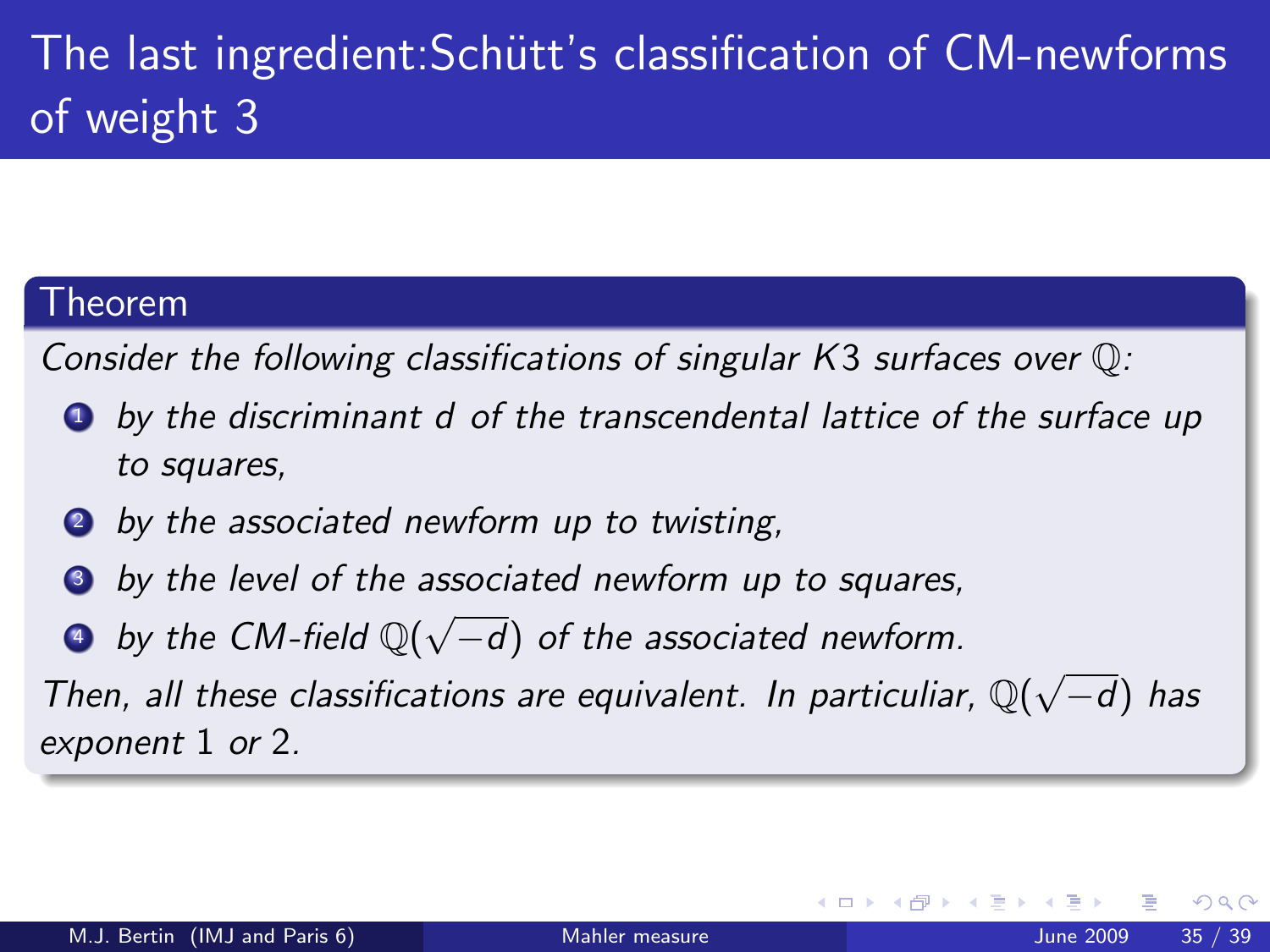Let

$$
P_k = x^2yz + xy^2z + xyz^2 + t^2(xy + xz + yz) - kxyzt.
$$

- $\bullet$   $Y_k$  is the desingularization of the set of zeroes of  $P_k$ .
- With some fibration,  $Y_k$  is an elliptic surface with singular fibers of type  $I_n$ .
- Use Shioda's theorems on elliptic surfaces to compute the determinant of  $NS(Y_k)$ , in particular, the formula

$$
\rho_k = r_k + 2 + \sum_{\nu} (m_{\nu,k} - 1)
$$

where  $r_k$  is the rank of  $MW(Y_k)$ .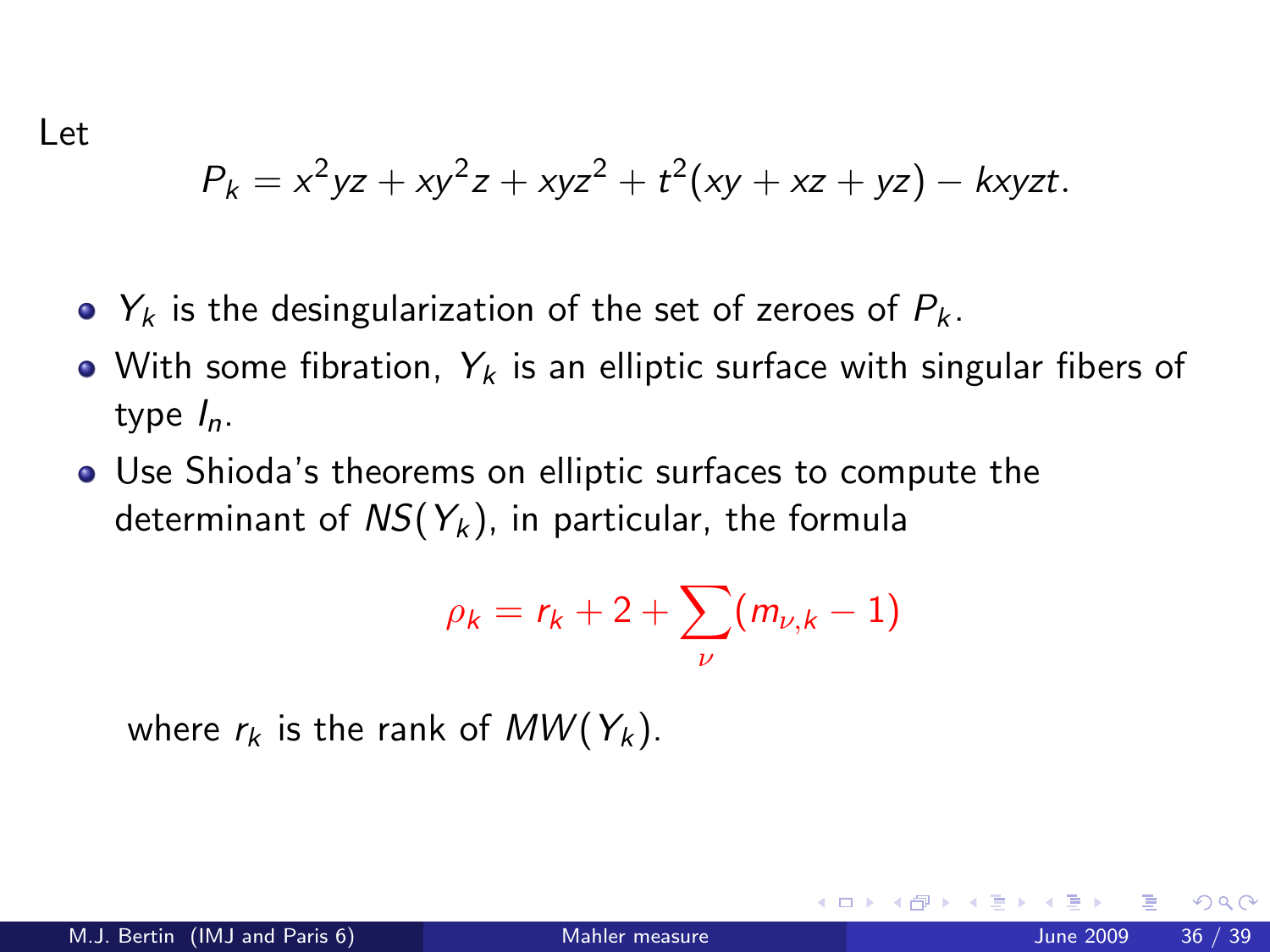• If  $k = 2$ , since  $\rho_2 = 20$  and fibers are of type  $I_{12}$ ,  $I_6$ ,  $I_2$ ,  $I_2$ ,  $I_1$ ,  $I_1$ ,  $r_2 = 0$  (easy case).

 $\bullet$  So.

$$
|\det \mathsf{NS}(Y_2)| = \frac{\prod m_{\nu,2}}{\text{Torsion}^2} = 8
$$

- If  $k = 10$ , since  $\rho_2 = 20$  and fibers are of type  $I_{12}$ ,  $I_3$ ,  $I_3$ ,  $I_2$ ,  $I_2$ ,  $I_1$ ,  $I_1$ ,  $r_{10} = 1$  (difficult case).
	- So, have to guess an infinite section,
	- have to use Néron's desingularization.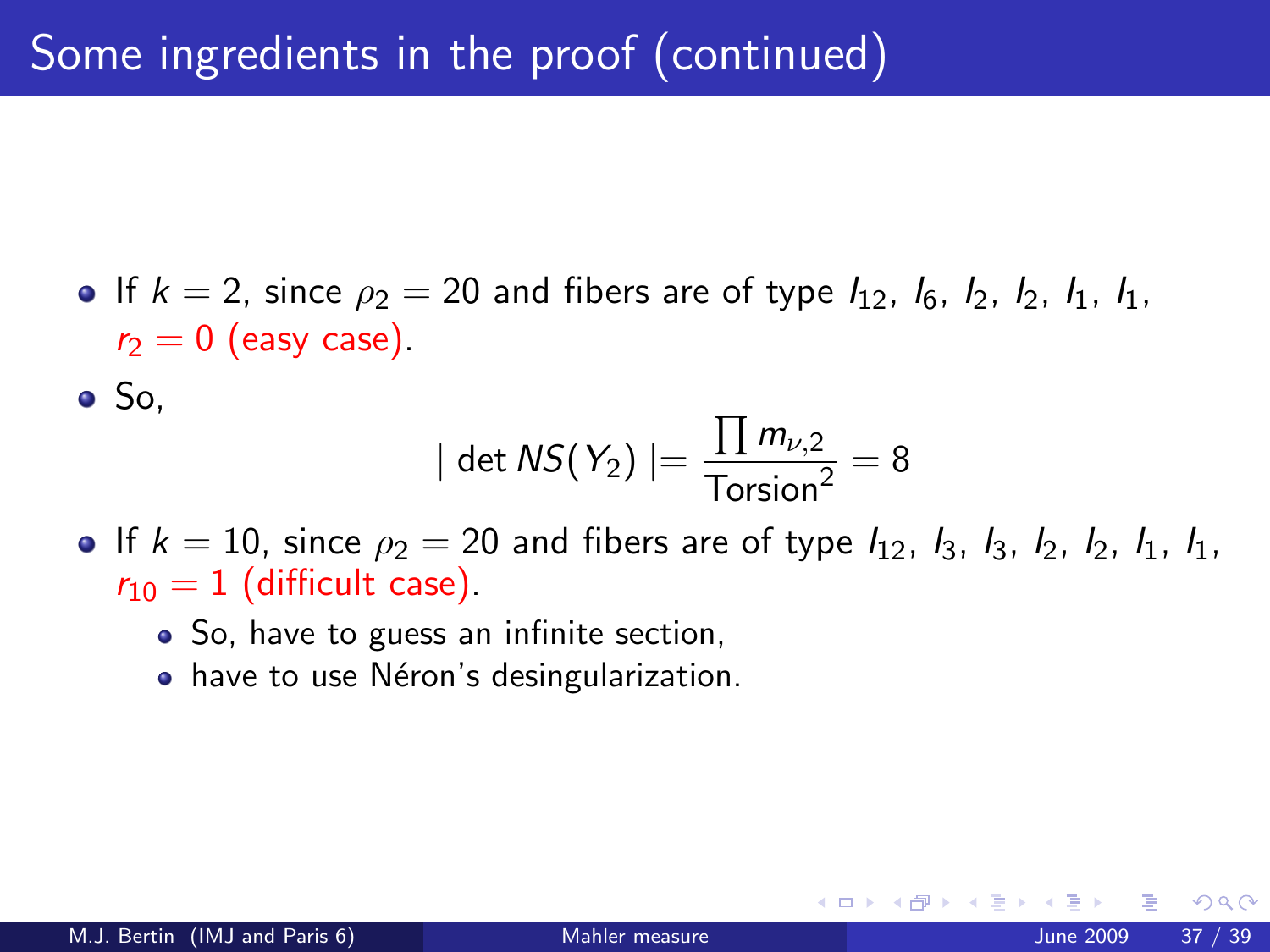- The value of det  $NS(Y_{10})$  gives the CM-field of the elliptic curve in the Shioda-Inose structure.
- $\bullet$  Have to count the number of points of the reduction of  $Y_k$  modulo q  $(q = p^r).$
- $\bullet$  In case  $Y_k$  modular this allows to determine which modular form gives the equality

$$
L(Y_k,s)=L(f,s).
$$

Compare to the expression of the Mahler measure and conclude.